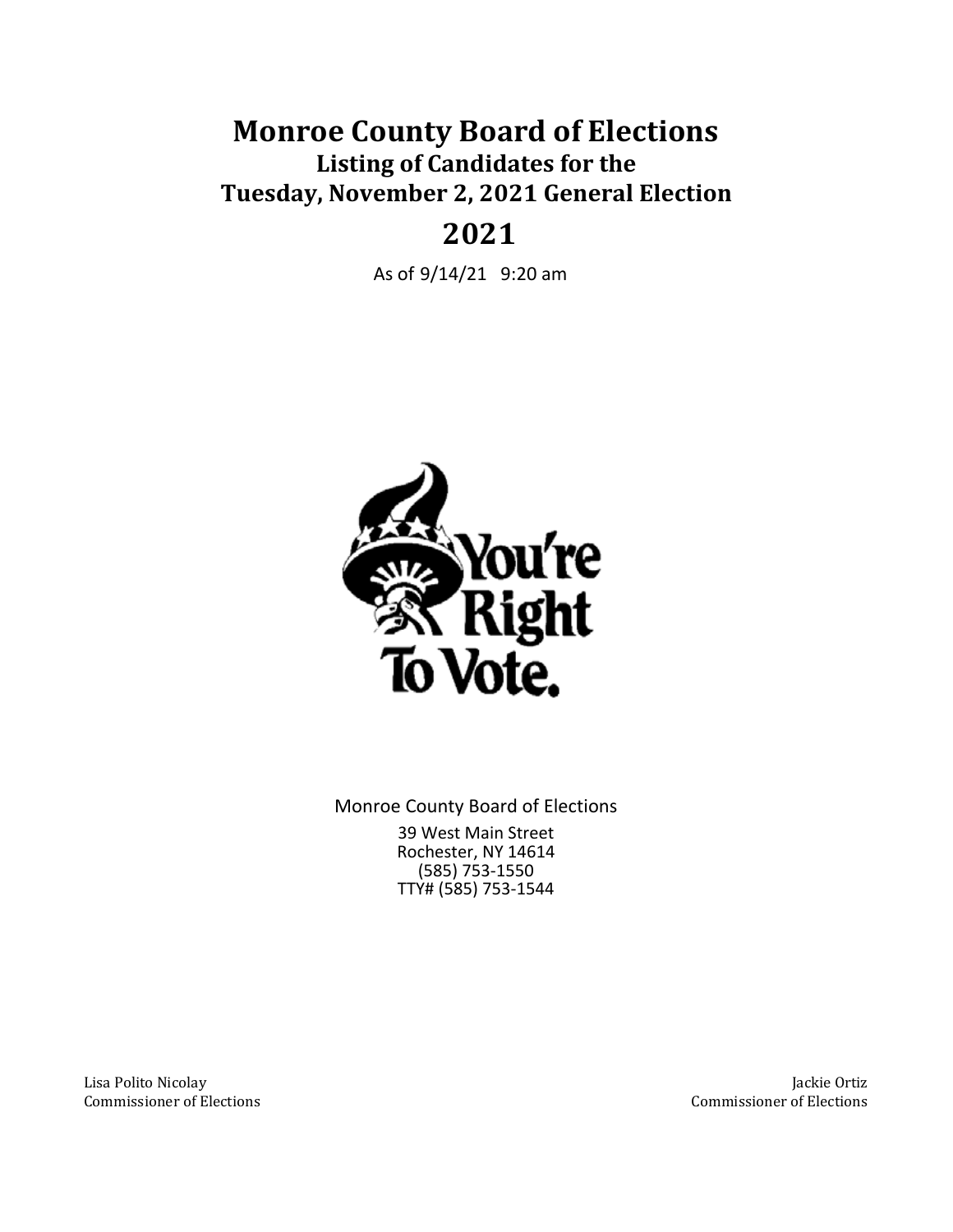



#### STATE SUPREME COURT JUSTICE (2)

Democratic **Maurice Verrillo 113 BROADMOOR TRL. FAIRPORT, NY 14450** Democratic **Deral Givens 216 KNICKERBOCKER AVE. ROCHESTER, NY 14615** Republican **Elena F Cariola 14 WEST HAM CIR. NORTH CHILI, NY 14514** Republican **Jim Walsh 3 RIVER BIRCH LN. WEBSTER, NY 14580** Conservative **Elena F Cariola 14 WEST HAM CIR. NORTH CHILI, NY 14514** Conservative **Jim Walsh 3 RIVER BIRCH LN. WEBSTER, NY 14580** Working Families **Maurice Verrillo 113 BROADMOOR TRL. FAIRPORT, NY 14450** Working Families **Deral Givens 216 KNICKERBOCKER AVE. ROCHESTER, NY 14615**

#### COUNTY SHERIFF

Democratic **Todd K Baxter 24 KING FISHER DR. SPENCERPORT, NY 14559**

### COUNTY COURT JUDGE (3)

| Democratic              | <b>Douglas A Randall</b>         |
|-------------------------|----------------------------------|
| Democratic              | <b>Caroline Edwards-Morrison</b> |
| Democratic              | Julie A Cianca                   |
| Republican              | <b>Marty McCarthy</b>            |
| Republican              | <b>Caroline Edwards-Morrison</b> |
| Republican              | Julie M Hahn                     |
| Conservative            | <b>Marty McCarthy</b>            |
| Conservative            | <b>Caroline Edwards-Morrison</b> |
| Conservative            | Julie M Hahn                     |
| <b>Working Families</b> | Douglas A Randall                |
| <b>Working Families</b> | <b>Caroline Edwards-Morrison</b> |
| <b>Working Families</b> | Julie A Cianca                   |
|                         |                                  |

**255 SAN GABRIEL DR. ROCHESTER, NY 14610 125 AUGUSTINE ST. ROCHESTER, NY 14613 78 SEASCAPE DR. ROCHESTER, NY 14612 63 RIO GRANDE DR. NORTH CHILI, NY 14514** Republican **Caroline Edwards-Morrison 125 AUGUSTINE ST. ROCHESTER, NY 14613 30 SEYMOUR RD. ROCHESTER, NY 14609 63 RIO GRANDE DR. NORTH CHILI, NY 14514** Conservative **Caroline Edwards-Morrison 125 AUGUSTINE ST. ROCHESTER, NY 14613 30 SEYMOUR RD. ROCHESTER, NY 14609 255 SAN GABRIEL DR. ROCHESTER, NY 14610** Working Families **Caroline Edwards-Morrison 125 AUGUSTINE ST. ROCHESTER, NY 14613 78 SEASCAPE DR. ROCHESTER, NY 14612** 

#### COUNTY LEGISLATURE 1ST DISTRICT

| Republican   | <b>G Blake Keller</b> | 7 COUNTRY MEADOW WAY. HILTON, NY 14468 |
|--------------|-----------------------|----------------------------------------|
| Conservative | <b>G Blake Keller</b> | 7 COUNTRY MEADOW WAY. HILTON, NY 14468 |

#### COUNTY LEGISLATURE 2ND DISTRICT

Republican **Jackie Smith 59 SHERWOOD DR. BROCKPORT, NY 14420** Conservative **Jackie Smith 59 SHERWOOD DR. BROCKPORT, NY 14420**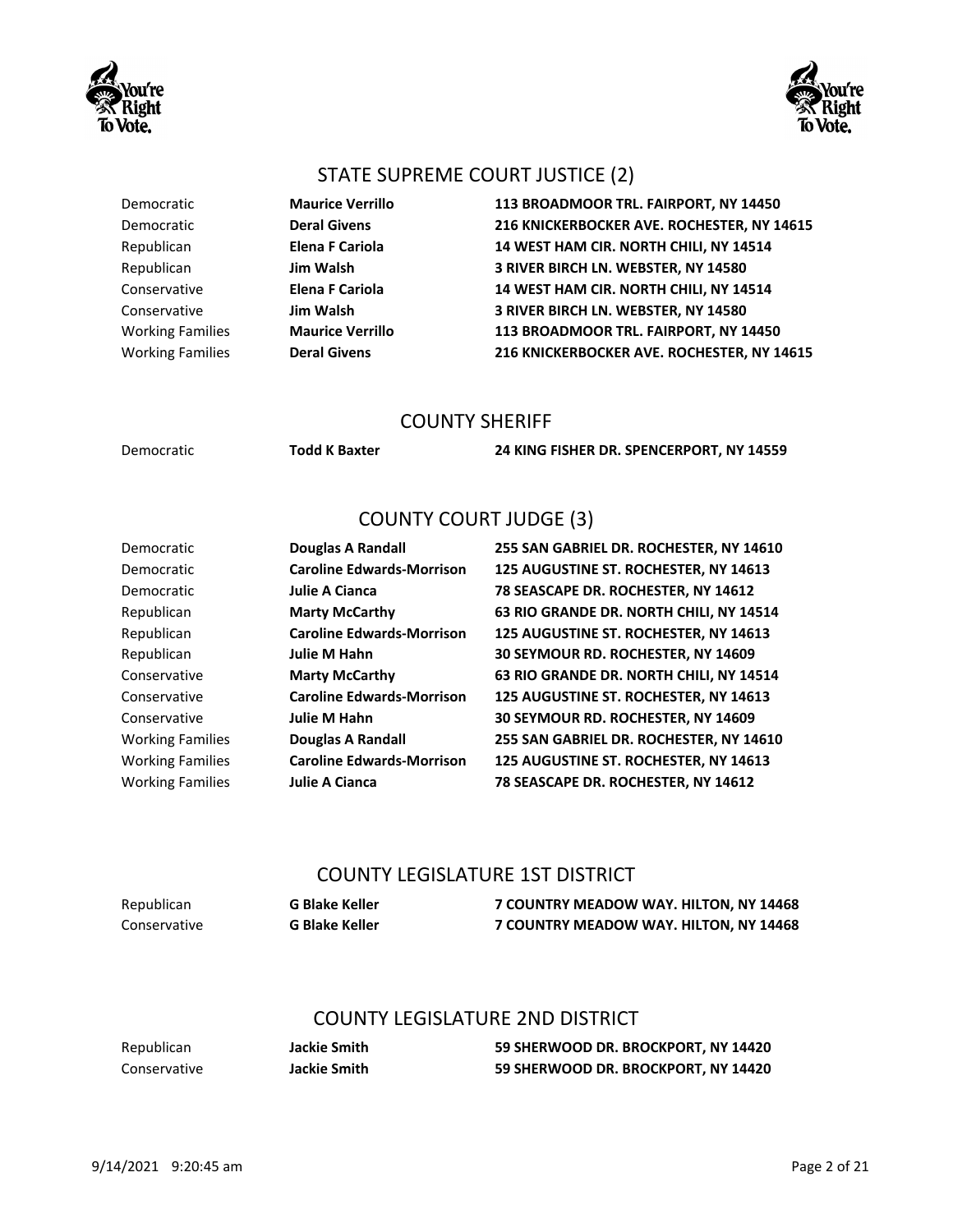



#### COUNTY LEGISLATURE 3RD DISTRICT

Democratic **Marvin L Stepherson 10 BATTLE GREEN DR. ROCHESTER, NY 14624** Republican **Tracy A DiFlorio 17 BAYMON DR. ROCHESTER, NY 14624** Conservative **Tracy A DiFlorio 17 BAYMON DR. ROCHESTER, NY 14624** Working Families **Marvin L Stepherson 10 BATTLE GREEN DR. ROCHESTER, NY 14624**

#### COUNTY LEGISLATURE 4TH DISTRICT

Democratic **Miriam Rivera 4 BRU MAR DR. ROCHESTER, NY 14606** Republican **Frank Allkofer 2758 LYELL RD. ROCHESTER, NY 14606** Conservative **Frank Allkofer 2758 LYELL RD. ROCHESTER, NY 14606**

## COUNTY LEGISLATURE 5TH DISTRICT

Democratic **Terry Daniele 644 MILE SQUARE RD. PITTSFORD, NY 14534** Republican **Richard B Milne 37 NORTON ST. HONEOYE FALLS, NY 14472** Conservative **Richard B Milne 37 NORTON ST. HONEOYE FALLS, NY 14472** Working Families **Terry Daniele 644 MILE SQUARE RD. PITTSFORD, NY 14534**

## COUNTY LEGISLATURE 6TH DISTRICT

Democratic **Miles W Cunning 418 SQUAREVIEW LN. ROCHESTER, NY 14626** Republican **Sean H McCabe 95 HELENWOOD RD. ROCHESTER, NY 14616** Conservative **Sean H McCabe 95 HELENWOOD RD. ROCHESTER, NY 14616** Working Families **Miles W Cunning 418 SQUAREVIEW LN. ROCHESTER, NY 14626**

## COUNTY LEGISLATURE 7TH DISTRICT

Democratic **Brian J Gravelle 144 GUINEVERE DR. ROCHESTER, NY 14626** Republican **Brian E Marianetti 79 ROCKWELL DR. HILTON, NY 14468** Conservative **Brian E Marianetti 79 ROCKWELL DR. HILTON, NY 14468**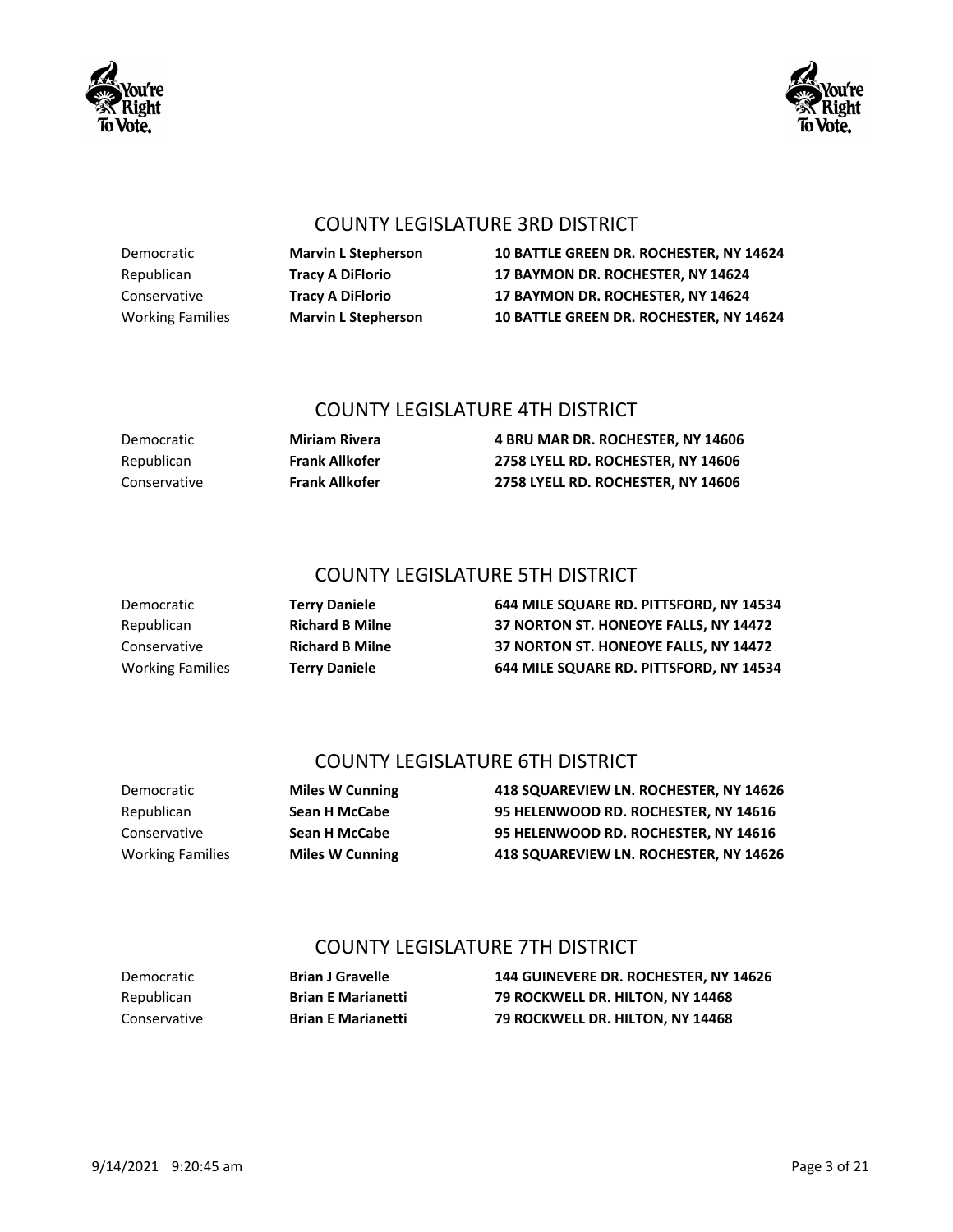

Democratic **Megan K Thompson 1624 MORLEY WAY. WEBSTER, NY 14580** Republican **Matthew D Terp 508 PIPELINE WAY. WEBSTER, NY 14580** Conservative **Matthew D Terp 508 PIPELINE WAY. WEBSTER, NY 14580** Working Families **Megan K Thompson 1624 MORLEY WAY. WEBSTER, NY 14580**

## COUNTY LEGISLATURE 9TH DISTRICT

Democratic **Mel Callan 1410 HARRIS RD. WEBSTER, NY 14580** Republican **Paul Dondorfer 68 WOODSIDE DR. PENFIELD, NY 14526** Conservative **Paul Dondorfer 68 WOODSIDE DR. PENFIELD, NY 14526** Working Families **Mel Callan 1410 HARRIS RD. WEBSTER, NY 14580**

## COUNTY LEGISLATURE 10TH DISTRICT

Democratic **Howard S Maffucci 38 GREENPOINT TRL. PITTSFORD, NY 14534** Independence **Laura Jean Diekmann 19 RIPPINGALE RD. PITTSFORD, NY 14534**

## COUNTY LEGISLATURE 11TH DISTRICT

Democratic **Joshua I Foladare 37 COLUMBINE CIR. FAIRPORT, NY 14450** Republican **Sean M Delehanty 27 MILES AVE. FAIRPORT, NY 14450** Conservative **Sean M Delehanty 27 MILES AVE. FAIRPORT, NY 14450** Working Families **Joshua I Foladare 37 COLUMBINE CIR. FAIRPORT, NY 14450**

## COUNTY LEGISLATURE 12TH DISTRICT

| Democratic   | William F Wu      | 125 SCOTTSVILLE-W HENRIETTA RD, APT 306. WEST HENR |
|--------------|-------------------|----------------------------------------------------|
| Republican   | <b>Steve Brew</b> | 492 BANGS RD. CHURCHVILLE, NY 14428                |
| Conservative | <b>Steve Brew</b> | 492 BANGS RD. CHURCHVILLE, NY 14428                |



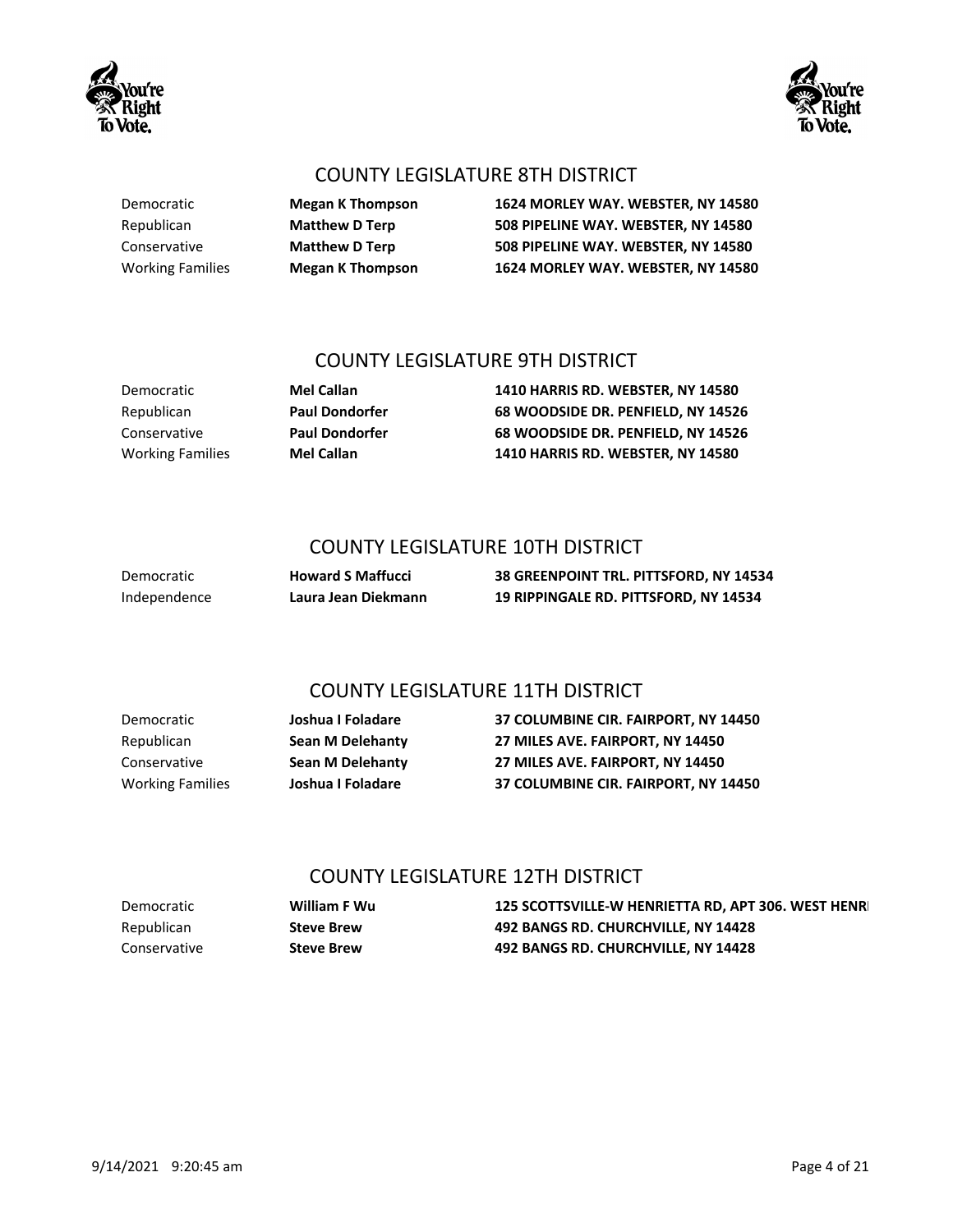## COUNTY LEGISLATURE 13TH DISTRICT

Democratic **Michael B Yudelson 281 BUTLER DR. PITTSFORD, NY 14534** Republican **Matt Borkowski 27 EDMAR CT. HENRIETTA, NY 14467** Conservative **Matt Borkowski 27 EDMAR CT. HENRIETTA, NY 14467** Working Families **Michael B Yudelson 281 BUTLER DR. PITTSFORD, NY 14534**

### COUNTY LEGISLATURE 14TH DISTRICT

Democratic **Susan K Hughes-Smith 453 EDGEWOOD AVE. ROCHESTER, NY 14618** Republican **Lynellen P Corryn 162 FURLONG RD. ROCHESTER, NY 14623** Conservative **Lynellen P Corryn 162 FURLONG RD. ROCHESTER, NY 14623** Working Families **Susan K Hughes-Smith 453 EDGEWOOD AVE. ROCHESTER, NY 14618**

## COUNTY LEGISLATURE 15TH DISTRICT

| 811 COVENTRY DR. WEBSTER, NY 14580 |
|------------------------------------|
| 108 ROSEBUD TRL. WEBSTER. NY 14580 |
| 108 ROSEBUD TRL. WEBSTER. NY 14580 |
| 811 COVENTRY DR. WEBSTER, NY 14580 |

## COUNTY LEGISLATURE 16TH DISTRICT

**Democratic Sasha M DiMaria Republican George J Hebert Conservative <b>George J Hebert Working Families Sasha M DiMaria** 

Democratic **Dave Long 104 LAKE LEA RD. ROCHESTER, NY 14617** Republican **Joe Carbone 123 EASTMAN ESTS. ROCHESTER, NY 14622** Conservative **Joe Carbone 123 EASTMAN ESTS. ROCHESTER, NY 14622** Working Families **Dave Long 104 LAKE LEA RD. ROCHESTER, NY 14617**

## COUNTY LEGISLATURE 17TH DISTRICT

Democratic **Maria Vecchio 57 GREENHAVEN RD. ROCHESTER, NY 14617** Republican **Bryce O LaFountain 94 EAST PKWY. ROCHESTER, NY 14617** Conservative **Bryce O LaFountain 94 EAST PKWY. ROCHESTER, NY 14617**



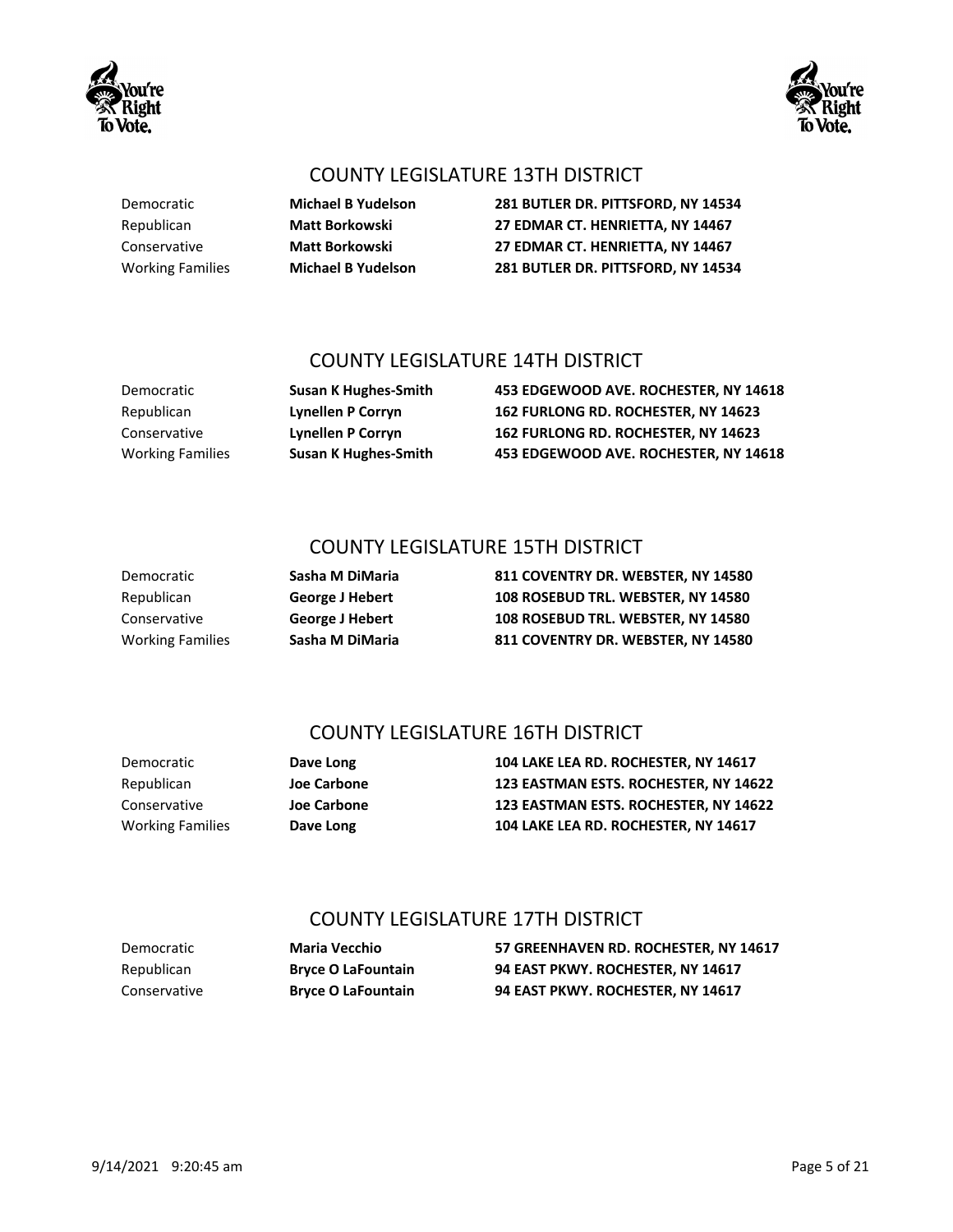## COUNTY LEGISLATURE 18TH DISTRICT

Democratic **John B Baynes 52 WESTWOOD DR. EAST ROCHESTER, NY 14445** Republican **Stacie H Whitbeck 46 LAKE LACOMA DR. PITTSFORD, NY 14534** Conservative **Stacie H Whitbeck 46 LAKE LACOMA DR. PITTSFORD, NY 14534** Working Families **John B Baynes 52 WESTWOOD DR. EAST ROCHESTER, NY 14445**

### COUNTY LEGISLATURE 19TH DISTRICT

Democratic **Sherita S Traywick 91 ATLEE DR. ROCHESTER, NY 14626** Republican **Kathleen A Taylor 91 FLOWER DALE DR. ROCHESTER, NY 14626** Conservative **Kathleen A Taylor 91 FLOWER DALE DR. ROCHESTER, NY 14626** Working Families **Sherita S Traywick 91 ATLEE DR. ROCHESTER, NY 14626**

## COUNTY LEGISLATURE 20TH DISTRICT

Democratic **Jaime J Erskine-Pettit 26 GOLDEN POND TRL. SPENCERPORT, NY 14559** Republican **Robert J Colby 669 COLBY ST. SPENCERPORT, NY 14559** Conservative **Robert J Colby 669 COLBY ST. SPENCERPORT, NY 14559** Working Families **Jaime J Erskine-Pettit 26 GOLDEN POND TRL. SPENCERPORT, NY 14559**

## COUNTY LEGISLATURE 21ST DISTRICT

| Democratic              | <b>Rachel A Barnhart</b> | 26 NETHERTON RD. ROCHESTER, NY 14609 |
|-------------------------|--------------------------|--------------------------------------|
| <b>Working Families</b> | <b>Rachel A Barnhart</b> | 26 NETHERTON RD. ROCHESTER, NY 14609 |

## COUNTY LEGISLATURE 22ND DISTRICT

Democratic **Mercedes V Simmons 33 FIEN ST. ROCHESTER, NY 14605** Working Families **Mercedes V Simmons 33 FIEN ST. ROCHESTER, NY 14605**

## COUNTY LEGISLATURE 23RD DISTRICT

Democratic **Linda M Hasman 763 HARVARD ST. ROCHESTER, NY 14610** Working Families **Linda M Hasman 763 HARVARD ST. ROCHESTER, NY 14610**



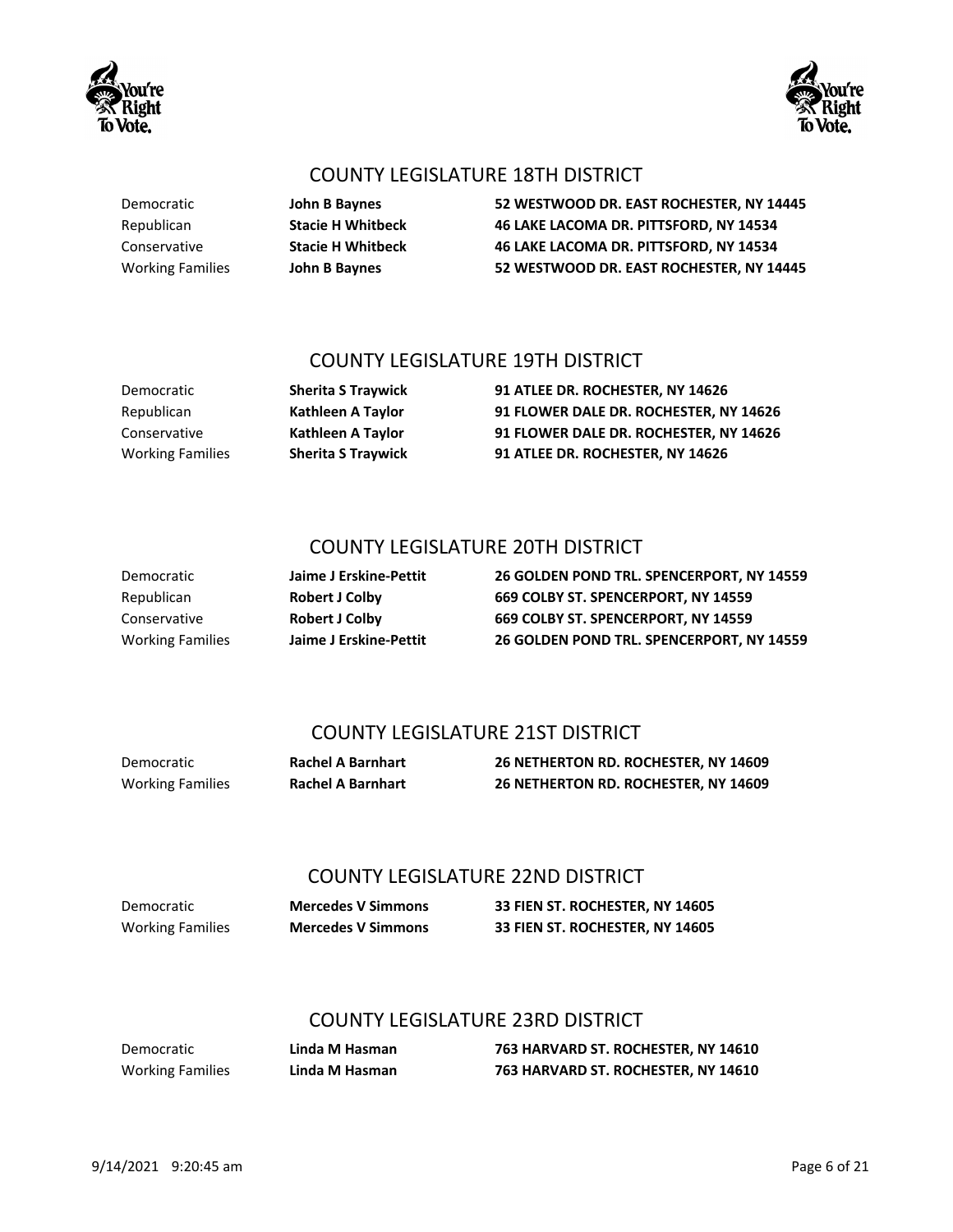



#### COUNTY LEGISLATURE 24TH DISTRICT

Democratic **Albert A Blankley 143 CRAWFORD ST. ROCHESTER, NY 14620** Working Families **Rajesh Barnabas 66 MAYFLOWER DR. ROCHESTER, NY 14618**

#### COUNTY LEGISLATURE 25TH DISTRICT

Democratic **Carolyn D Hoffman 6 COULTON PL. ROCHESTER, NY 14608** Working Families **Dorian L Hall 1075 S PLYMOUTH AVE. ROCHESTER, NY 14608**

## COUNTY LEGISLATURE 26TH DISTRICT

Democratic **Yversha M Roman 55 PARKWOOD RD. ROCHESTER, NY 14615** Republican **Orlando J Rivera 737 FLOWER CITY PARK. ROCHESTER, NY 14615** Conservative **Orlando J Rivera 737 FLOWER CITY PARK. ROCHESTER, NY 14615** Working Families **Yversha M Roman 55 PARKWOOD RD. ROCHESTER, NY 14615**

## COUNTY LEGISLATURE 27TH DISTRICT

Democratic **Sabrina A Lamar 164 RAEBURN AVE. ROCHESTER, NY 14619** Young Minds **Scott G Little 48 OAK HILL VW. ROCHESTER, NY 14611**

#### COUNTY LEGISLATURE 28TH DISTRICT

Democratic **Ricky G Frazier 347 SUNSET ST. ROCHESTER, NY 14606** Working Families **Ricky G Frazier 347 SUNSET ST. ROCHESTER, NY 14606**

## COUNTY LEGISLATURE 29TH DISTRICT

Democratic **William T Burgess 225 NORTHLANE DR. ROCHESTER, NY 14621** Working Families **William T Burgess 225 NORTHLANE DR. ROCHESTER, NY 14621**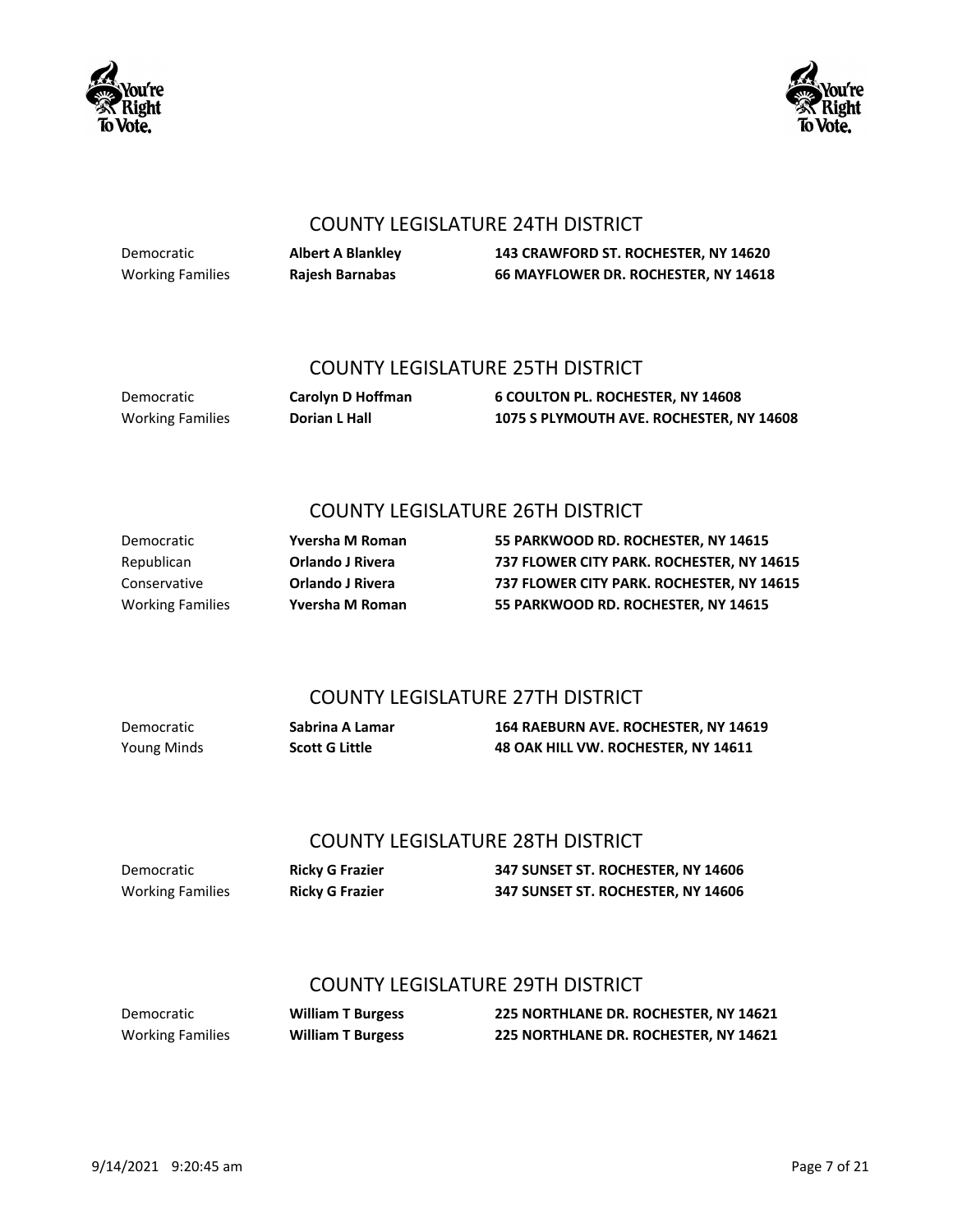



#### ROCHESTER-CITY MAYOR

Democratic **Malik D Evans 115 NUNDA BLVD. ROCHESTER, NY 14610** Working Families **Malik D Evans 115 NUNDA BLVD. ROCHESTER, NY 14610**

## ROCHESTER-CITY COUNCIL AT LARGE (5)

Democratic **Willie J Lightfoot 147 TRAFALGAR ST. ROCHESTER, NY 14619** Democratic **Stanley Martin 325 ALEXANDER ST, APT 34. ROCHESTER, NY 14607** Democratic **Mitch Gruber 10 KING ST. ROCHESTER, NY 14608** Democratic **Kim Smith 530 WELLINGTON AVE. ROCHESTER, NY 14619** Democratic **Miguel A Melendez, Jr 2200 ST PAUL ST. ROCHESTER, NY 14621** Republican **Ann C Lewis 350 CLARISSA ST. ROCHESTER, NY 14608** Republican **Jayvon Johnson 241 WHITNEY ST. ROCHESTER, NY 14606** Republican **Marcus C Williams 5 MADISON ST, APT 4. ROCHESTER, NY 14608** Conservative **Ann C Lewis 350 CLARISSA ST. ROCHESTER, NY 14608** Conservative **Jayvon Johnson 241 WHITNEY ST. ROCHESTER, NY 14606** Conservative **Marcus C Williams 5 MADISON ST, APT 4. ROCHESTER, NY 14608** Working Families **Victor H Sanchez 898 GARSON AVE. ROCHESTER, NY 14609** Working Families **Stanley Martin 325 ALEXANDER ST, APT 34. ROCHESTER, NY 14607** Working Families **Jasmin D Reggler 21 CAYUGA ST. ROCHESTER, NY 14620** Working Families **Kim Smith 530 WELLINGTON AVE. ROCHESTER, NY 14619** Working Families **Miguel A Melendez, Jr 2200 ST PAUL ST. ROCHESTER, NY 14621** Voice of The People **Antonia N Wynter 56 SAWYER ST. ROCHESTER, NY 14619**

#### COMMISSIONER OF SCHOOLS (3)

Democratic **James L Patterson 183 CORWIN RD. ROCHESTER, NY 14610** Democratic **Cynthia A Elliott 1938 N CLINTON AVE. ROCHESTER, NY 14621** Democratic **Camille A Simmons 74 GLASGOW ST, APT UPPER. ROCHESTER, NY 14608** Working Families **Joshua P Bauroth 24 ALLIANCE AVE. ROCHESTER, NY 14620** Working Families **Camille A Simmons 74 GLASGOW ST, APT UPPER. ROCHESTER, NY 14608**

#### BRIGHTON-SUPERVISOR

Democratic **William W Moehle 186 EASTLAND AVE. ROCHESTER, NY 14618**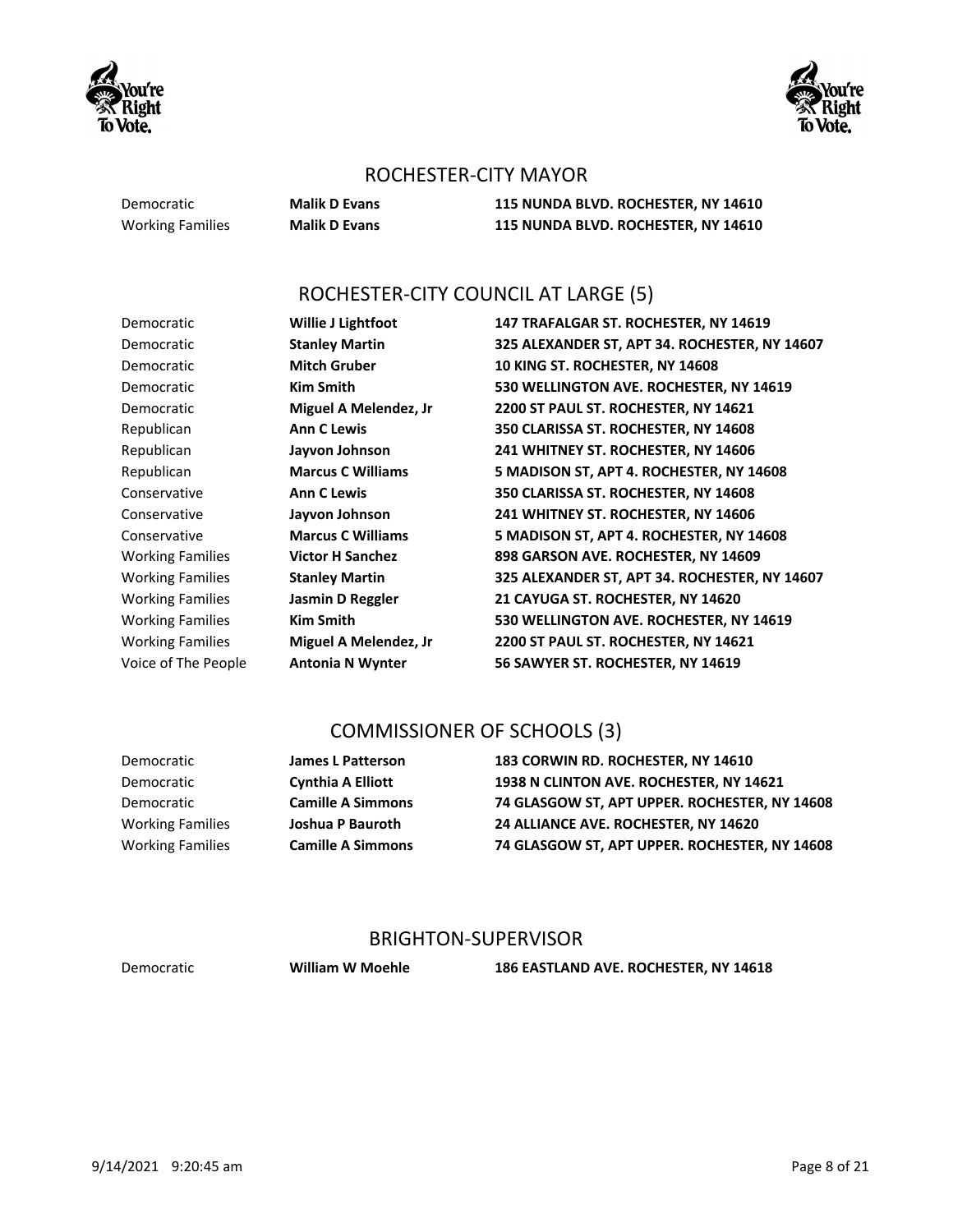

Democratic **Daniel E Aman 131 ELMORE RD. ROCHESTER, NY 14618** Republican **Stephen P Corryn 162 FURLONG RD. ROCHESTER, NY 14623** Conservative **Stephen P Corryn 162 FURLONG RD. ROCHESTER, NY 14623** Working Families **Daniel E Aman 131 ELMORE RD. ROCHESTER, NY 14618**

## BRIGHTON-MEMBER OF TOWN COUNCIL (2)

Democratic **Robin R Wilt 2695 EAST AVE. ROCHESTER, NY 14610** Democratic **Christine E Corrado 167 WILLOWBEND RD. ROCHESTER, NY 14618** Republican **Charlie Eagle 117 GEORGIAN COURT RD. ROCHESTER, NY 14610** Republican **Patrick Reilly 960 N LANDING RD. ROCHESTER, NY 14625** Conservative **Charlie Eagle 117 GEORGIAN COURT RD. ROCHESTER, NY 14610** Conservative **Patrick Reilly 960 N LANDING RD. ROCHESTER, NY 14625** Working Families **Robin R Wilt 2695 EAST AVE. ROCHESTER, NY 14610**

#### CHILI-SUPERVISOR

| Democratic   | Chelsea M O'Brien | 6 MUSKET LN. ROCHESTER, NY 14624 |
|--------------|-------------------|----------------------------------|
| Republican   | David J Dunning   | 2 WHEAT HL. ROCHESTER, NY 14624  |
| Conservative | David J Dunning   | 2 WHEAT HL. ROCHESTER. NY 14624  |

## CHILI-TOWN CLERK

| Republican   | Virginia L Ignatowski | 891 BALLANTYNE RD. SCOTTSVILLE, NY 14546 |
|--------------|-----------------------|------------------------------------------|
| Conservative | Virginia L Ignatowski | 891 BALLANTYNE RD. SCOTTSVILLE, NY 14546 |

## CHILI-TOWN JUSTICE (2)

| Republican   | <b>Eric W Stowe</b>         | <b>4 ORANGE TREE CIR. ROCHESTER. NY 14624</b> |
|--------------|-----------------------------|-----------------------------------------------|
| Republican   | <b>Ronald G Evangelista</b> | 28 SHRUBBERY LN. ROCHESTER. NY 14624          |
| Conservative | <b>Eric W Stowe</b>         | <b>4 ORANGE TREE CIR. ROCHESTER. NY 14624</b> |
| Conservative | <b>Ronald G Evangelista</b> | 28 SHRUBBERY LN. ROCHESTER. NY 14624          |



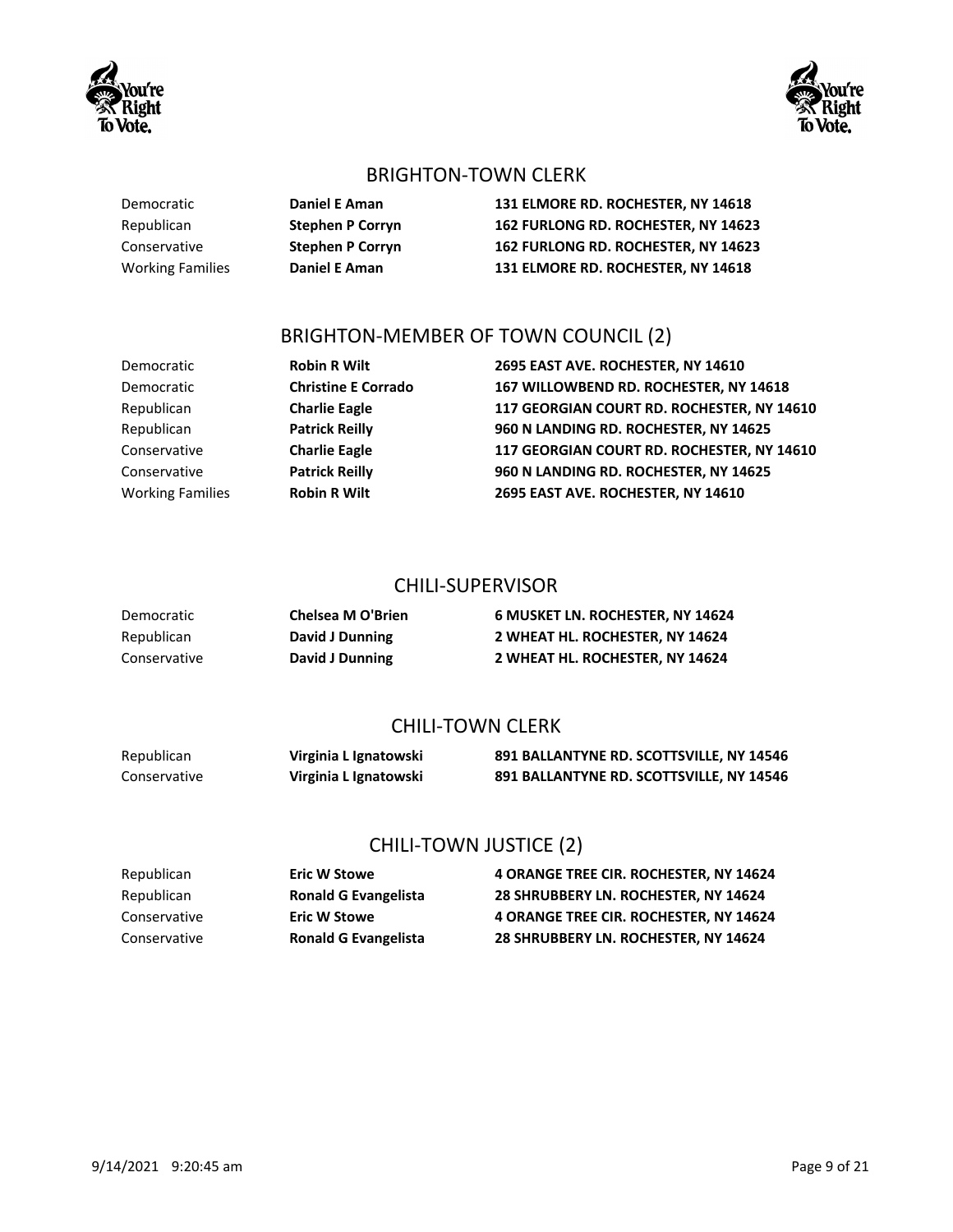

## CHILI-MEMBER OF TOWN COUNCIL (2)

| Democratic   | <b>Gavin J Barry</b>       | 3 HOMESTEAD VW. ROCHESTER, NY 14624   |
|--------------|----------------------------|---------------------------------------|
| Democratic   | <b>Gwendolyn J Clifton</b> | 160 ARCHER RD. CHURCHVILLE, NY 14428  |
| Republican   | <b>Mark L DeCory</b>       | 9 MINUTE MAN TRL. ROCHESTER, NY 14624 |
| Republican   | <b>Mary C Sperr</b>        | 4043 UNION ST. NORTH CHILI, NY 14514  |
| Conservative | <b>Mark L DeCory</b>       | 9 MINUTE MAN TRL. ROCHESTER, NY 14624 |
| Conservative | <b>Mary C Sperr</b>        | 4043 UNION ST. NORTH CHILI, NY 14514  |

#### CLARKSON-SUPERVISOR

| Democratic   | <b>William C Fine</b>       | 3502 COUNTY LINE RD. BROCKPORT, NY 14420 |
|--------------|-----------------------------|------------------------------------------|
| Republican   | <b>Christa L Filipowicz</b> | <b>2518 LAKE RD. HILTON. NY 14468</b>    |
| Conservative | <b>Christa L Filipowicz</b> | <b>2518 LAKE RD. HILTON. NY 14468</b>    |

#### CLARKSON-TOWN CLERK - 2 YEAR TERM

| Republican   | Susan A Henshaw | 221 DARLA DR. BROCKPORT, NY 14420 |
|--------------|-----------------|-----------------------------------|
| Conservative | Susan A Henshaw | 221 DARLA DR. BROCKPORT, NY 14420 |

## CLARKSON-TOWN JUSTICE

| Republican   | lan E Penders | <b>17 WOODSTOCK LN. BROCKPORT, NY 14420</b> |
|--------------|---------------|---------------------------------------------|
| Conservative | lan E Penders | <b>17 WOODSTOCK LN. BROCKPORT, NY 14420</b> |

## CLARKSON-MEMBER OF TOWN COUNCIL (2)

| <b>Sheldon A Meyers</b> | 223 DARLA DR. BROCKPORT. NY 14420        |
|-------------------------|------------------------------------------|
| Nicholas A D'Amuro      | 4 SCARLET PINE CIR. BROCKPORT. NY 14420  |
| <b>John K Culhane</b>   | 21 SCARLET PINE CIR. BROCKPORT. NY 14420 |
| Nicholas A D'Amuro      | 4 SCARLET PINE CIR. BROCKPORT. NY 14420  |
| <b>John K Culhane</b>   | 21 SCARLET PINE CIR. BROCKPORT. NY 14420 |
|                         |                                          |

#### CLARKSON-HIGHWAY SUPERINTENDENT

| Republican   | <b>Robert M Viscardi</b> | 55 EAST AVE. BROCKPORT, NY 14420 |
|--------------|--------------------------|----------------------------------|
| Conservative | <b>Robert M Viscardi</b> | 55 EAST AVE. BROCKPORT, NY 14420 |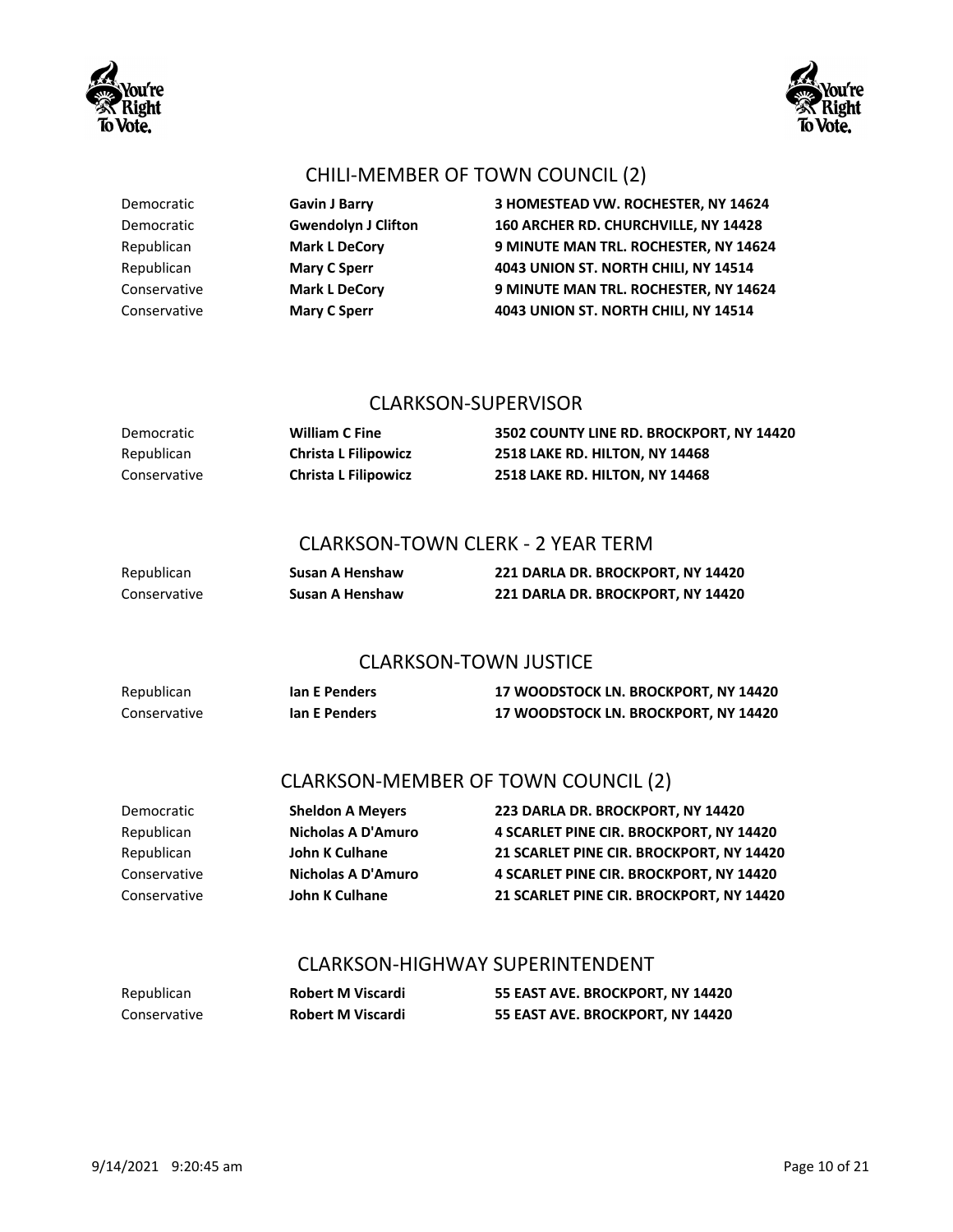



## GATES-SUPERVISOR

| Republican   | <b>Cosmo A Giunta</b> |
|--------------|-----------------------|
| Conservative | Cosmo A Giunta        |

Republican **Cosmo A Giunta 7 FOXSHIRE CIR. ROCHESTER, NY 14606** Conservative **Cosmo A Giunta 7 FOXSHIRE CIR. ROCHESTER, NY 14606**

## GATES-TOWN JUSTICE (2)

| Republican   | Peter P Pupatelli      | 84 TWIN OAK DR. ROCHESTER. NY 14606     |
|--------------|------------------------|-----------------------------------------|
| Republican   | <b>Frank M Cassara</b> | 26 QUEENSLAND DR. SPENCERPORT, NY 14559 |
| Conservative | Peter P Pupatelli      | 84 TWIN OAK DR. ROCHESTER. NY 14606     |
| Conservative | <b>Frank M Cassara</b> | 26 QUEENSLAND DR. SPENCERPORT. NY 14559 |

## GATES-MEMBER OF TOWN COUNCIL (2)

| Democratic   | <b>Theresa E May</b>   | 346 FORD AVE. ROCHESTER, NY 14606    |
|--------------|------------------------|--------------------------------------|
| Republican   | Lee Cordero            | 69 ELMFORD RD. ROCHESTER. NY 14606   |
| Republican   | <b>Andrew Loughlin</b> | 55 N VENDOME DR. ROCHESTER, NY 14606 |
| Conservative | Lee Cordero            | 69 ELMFORD RD. ROCHESTER, NY 14606   |
| Conservative | <b>Andrew Loughlin</b> | 55 N VENDOME DR. ROCHESTER. NY 14606 |

## GREECE-SUPERVISOR

| Democratic   | James F Leary, Jr   | 25 CLEARWATER CIR. ROCHESTER, NY 14612 |
|--------------|---------------------|----------------------------------------|
| Republican   | <b>Bill Reilich</b> | 462 MELWOOD DR. ROCHESTER, NY 14626    |
| Conservative | <b>Bill Reilich</b> | 462 MELWOOD DR. ROCHESTER, NY 14626    |

## GREECE-TOWN JUSTICE (4)

| Democratic              | Karen A Bovenzi               | 477 CROSBY LN. ROCHESTER, NY 14612                 |
|-------------------------|-------------------------------|----------------------------------------------------|
| Democratic              | <b>Bridget A O'Toole</b>      | 71 DE VILLE DR. ROCHESTER, NY 14612                |
| Democratic              | Louis J Buduson, Jr           | 157 LIDA LN. ROCHESTER, NY 14616                   |
| Democratic              | Micki McCramer-Woidylo        | 100 GREECE CENTER DR, APT 307. ROCHESTER, NY 14612 |
| Republican              | <b>Brett C Granville</b>      | 360 PICTURESQUE DR. ROCHESTER, NY 14616            |
| Republican              | <b>Deb Crowder</b>            | 3 BRIDGEWOOD DR. ROCHESTER, NY 14612               |
| Republican              | <b>Vincent B Campbell</b>     | 136 EDGEMERE DR. ROCHESTER, NY 14612               |
| Republican              | Shannon J O'Keefe-Pero        | 270 RUMFORD RD. ROCHESTER, NY 14626                |
| Conservative            | <b>Brett C Granville</b>      | 360 PICTURESQUE DR. ROCHESTER, NY 14616            |
| Conservative            | <b>Deb Crowder</b>            | 3 BRIDGEWOOD DR. ROCHESTER, NY 14612               |
| Conservative            | <b>Vincent B Campbell</b>     | 136 EDGEMERE DR. ROCHESTER, NY 14612               |
| Conservative            | <b>Shannon J O'Keefe-Pero</b> | 270 RUMFORD RD. ROCHESTER, NY 14626                |
| <b>Working Families</b> | <b>Bridget A O'Toole</b>      | 71 DE VILLE DR. ROCHESTER, NY 14612                |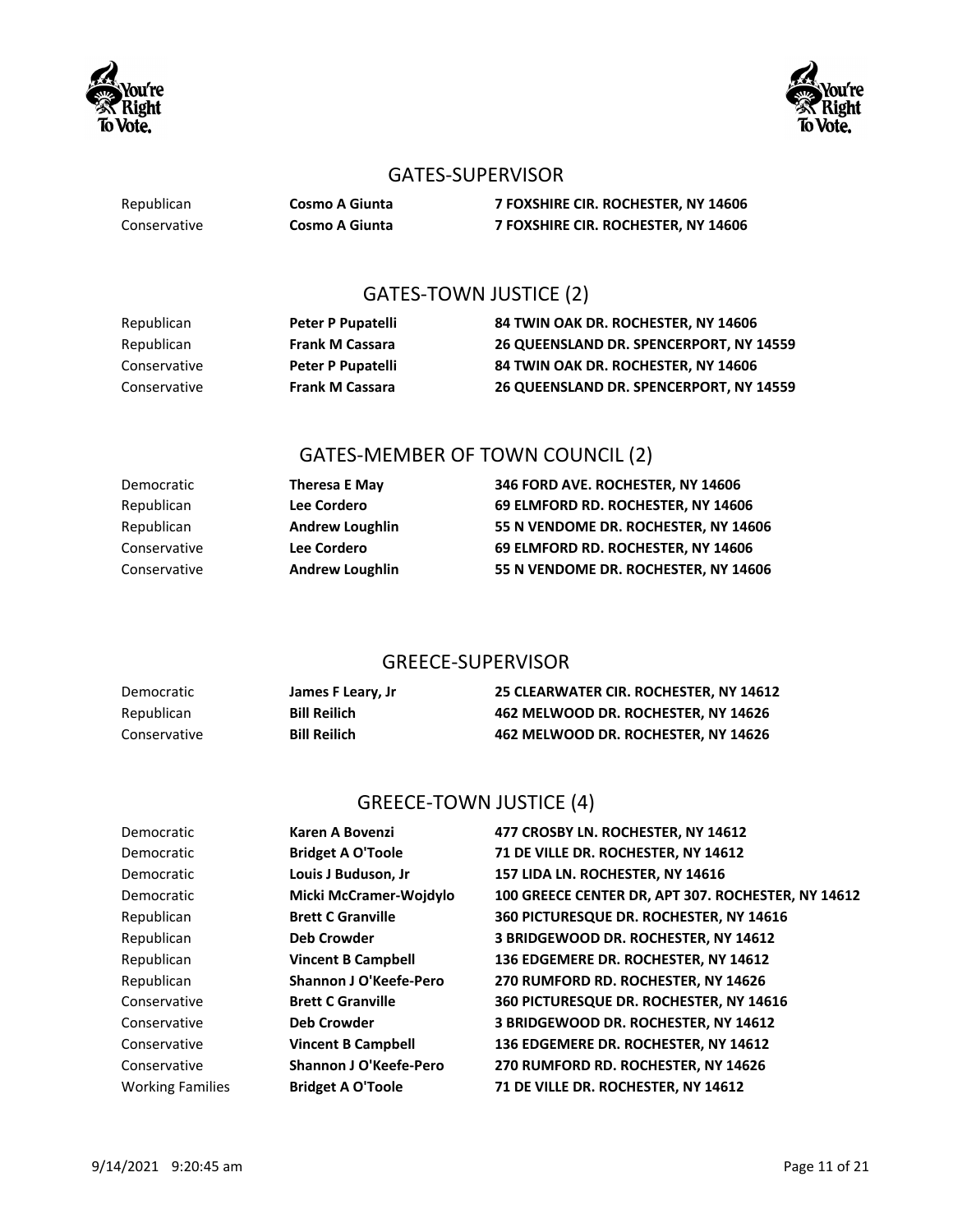



#### GREECE-MEMBER OF TOWN COUNCIL WARD 1

Democratic **Rumella T Cameron 156 RIPPLEWOOD DR. ROCHESTER, NY 14616** Republican **Mike Barry 144 CROSBY LN. ROCHESTER, NY 14612** Conservative **Mike Barry 144 CROSBY LN. ROCHESTER, NY 14612**

### GREECE-MEMBER OF TOWN COUNCIL WARD 2

Democratic **Jenna N Curcio 45 CHESTERTON RD. ROCHESTER, NY 14626** Republican **William F Murphy 290 SWEET BIRCH LN. ROCHESTER, NY 14615** Conservative **William F Murphy 290 SWEET BIRCH LN. ROCHESTER, NY 14615** Working Families **Jenna N Curcio 45 CHESTERTON RD. ROCHESTER, NY 14626**

## GREECE-MEMBER OF TOWN COUNCIL WARD 3

| Democratic   | <b>Scott M Farina</b>    | 42 BARCREST DR. ROCHESTER, NY 14616         |
|--------------|--------------------------|---------------------------------------------|
| Republican   | <b>Michael J Bloomer</b> | <b>190 COURTLY CIR. ROCHESTER. NY 14615</b> |
| Conservative | <b>Michael J Bloomer</b> | <b>190 COURTLY CIR. ROCHESTER. NY 14615</b> |

## GREECE-MEMBER OF TOWN COUNCIL WARD 4

| Democratic              | Jessica J Vacchetto | 300 NORTH AVE. ROCHESTER. NY 14626         |
|-------------------------|---------------------|--------------------------------------------|
| Republican              | Diana M Christodaro | <b>190 TALNUCK DR. ROCHESTER. NY 14612</b> |
| Conservative            | Diana M Christodaro | <b>190 TALNUCK DR. ROCHESTER. NY 14612</b> |
| <b>Working Families</b> | Jessica J Vacchetto | 300 NORTH AVE. ROCHESTER. NY 14626         |

#### GREECE-RECEIVER OF TAXES

Republican **Andrew J Conlon 46 MOUNTAIN ASH DR. ROCHESTER, NY 14615** Conservative **Andrew J Conlon 46 MOUNTAIN ASH DR. ROCHESTER, NY 14615**

#### HAMLIN-SUPERVISOR

| Republican   | Steven J Baase        | 718 LAKE ROAD WEST FRK. HAMLIN, NY 14464 |
|--------------|-----------------------|------------------------------------------|
| Conservative | <b>Steven J Baase</b> | 718 LAKE ROAD WEST FRK. HAMLIN, NY 14464 |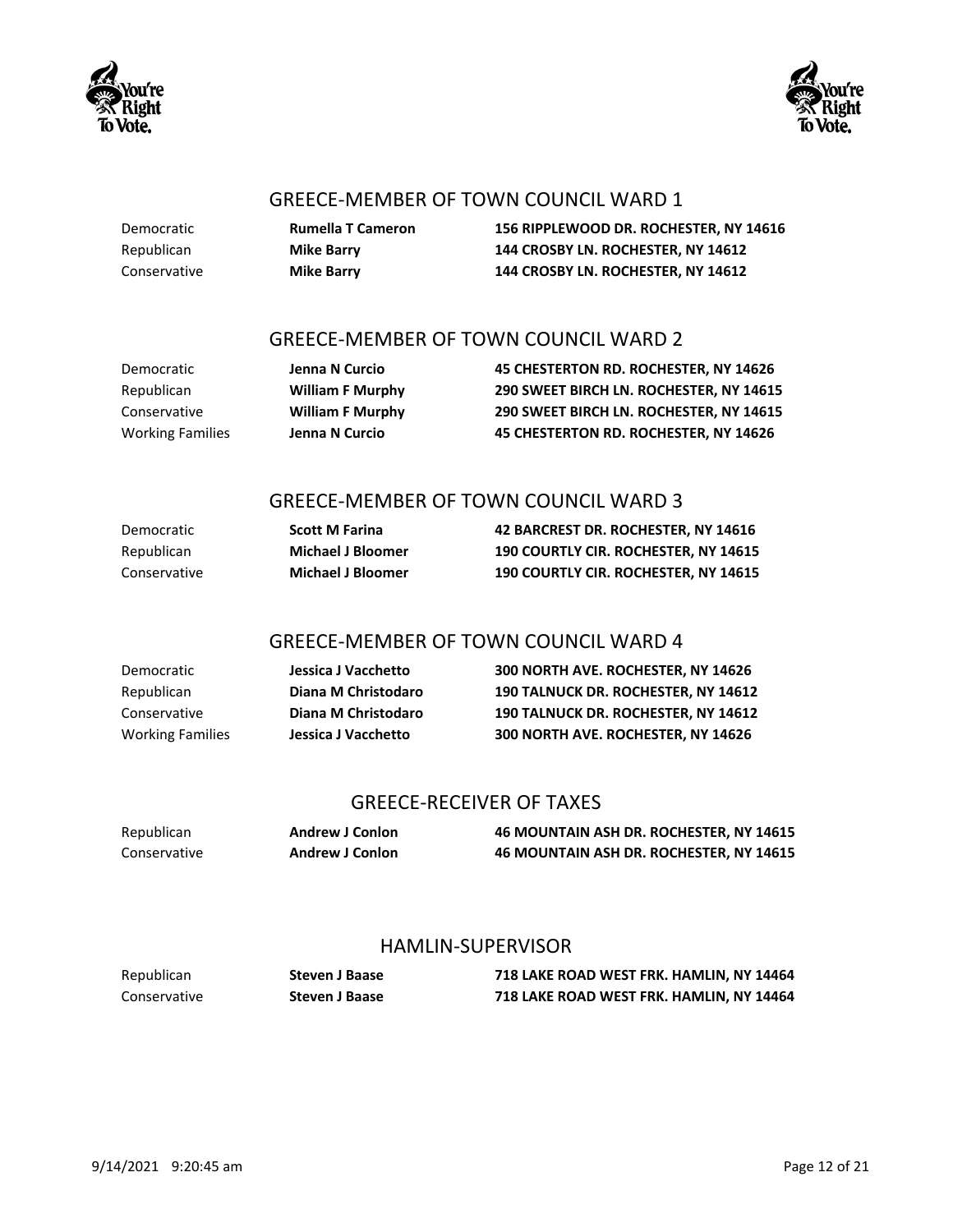



## HAMLIN-MEMBER OF TOWN COUNCIL (2)

| Democratic              | <b>Elizabeth A Maxwell</b>  | 11 PINEWOOD DR. HAMLIN, NY 14464       |
|-------------------------|-----------------------------|----------------------------------------|
| Republican              | Jennifer Goodrich Voelkl    | 6386 SHORE ACRES. HILTON, NY 14468     |
| Republican              | <b>Austin F Warner, 3rd</b> | 717 MARTIN RD. HAMLIN, NY 14464        |
| Conservative            | Jennifer Goodrich Voelkl    | 6386 SHORE ACRES. HILTON, NY 14468     |
| Conservative            | <b>Angel Male</b>           | 2371 NORTH HAMLIN RD. HAMLIN, NY 14464 |
| <b>Working Families</b> | <b>Elizabeth A Maxwell</b>  | 11 PINEWOOD DR. HAMLIN, NY 14464       |

#### HAMLIN-HIGHWAY SUPERINTENDENT

Conservative **Michael E German 692 MARTIN RD. HAMLIN, NY 14464**

Republican **Michael E German 692 MARTIN RD. HAMLIN, NY 14464**

#### HENRIETTA-SUPERVISOR

| Democratic       | Stephen L Schultz | 291 BROOKS RD. W HENRIETTA, NY 14586 |
|------------------|-------------------|--------------------------------------|
| Working Families | Stephen L Schultz | 291 BROOKS RD. W HENRIETTA, NY 14586 |

## HENRIETTA-MEMBER OF TOWN COUNCIL (2)

| Democratic              | Robert Barley, Jr         | 27 GLEN ACRE DR. PITTSFORD, NY 14534         |
|-------------------------|---------------------------|----------------------------------------------|
| Democratic              | <b>Michael J Stafford</b> | 32 ESSEX DR. ROCHESTER, NY 14623             |
| Republican              | <b>M Rick Page</b>        | 155 CAPE HENRY TRL. WEST HENRIETTA, NY 14586 |
| Republican              | Joseph D Bellanca, Jr     | 131 LONGTON PL. WEST HENRIETTA, NY 14586     |
| Conservative            | <b>M Rick Page</b>        | 155 CAPE HENRY TRL. WEST HENRIETTA, NY 14586 |
| Conservative            | Joseph D Bellanca, Jr     | 131 LONGTON PL. WEST HENRIETTA, NY 14586     |
| <b>Working Families</b> | Robert Barley, Jr         | 27 GLEN ACRE DR. PITTSFORD, NY 14534         |
| <b>Working Families</b> | <b>Michael J Stafford</b> | 32 ESSEX DR. ROCHESTER, NY 14623             |

#### IRONDEQUOIT-SUPERVISOR

| Democratic              | Joseph D Morelle, Jr.     | 262 WILLOWEN DR. ROCHESTER. NY 14609  |
|-------------------------|---------------------------|---------------------------------------|
| Republican              | <b>Rory B Fitzpatrick</b> | 580 COLEBROOK DR. ROCHESTER, NY 14617 |
| <b>Working Families</b> | Joseph D Morelle, Jr      | 262 WILLOWEN DR. ROCHESTER, NY 14609  |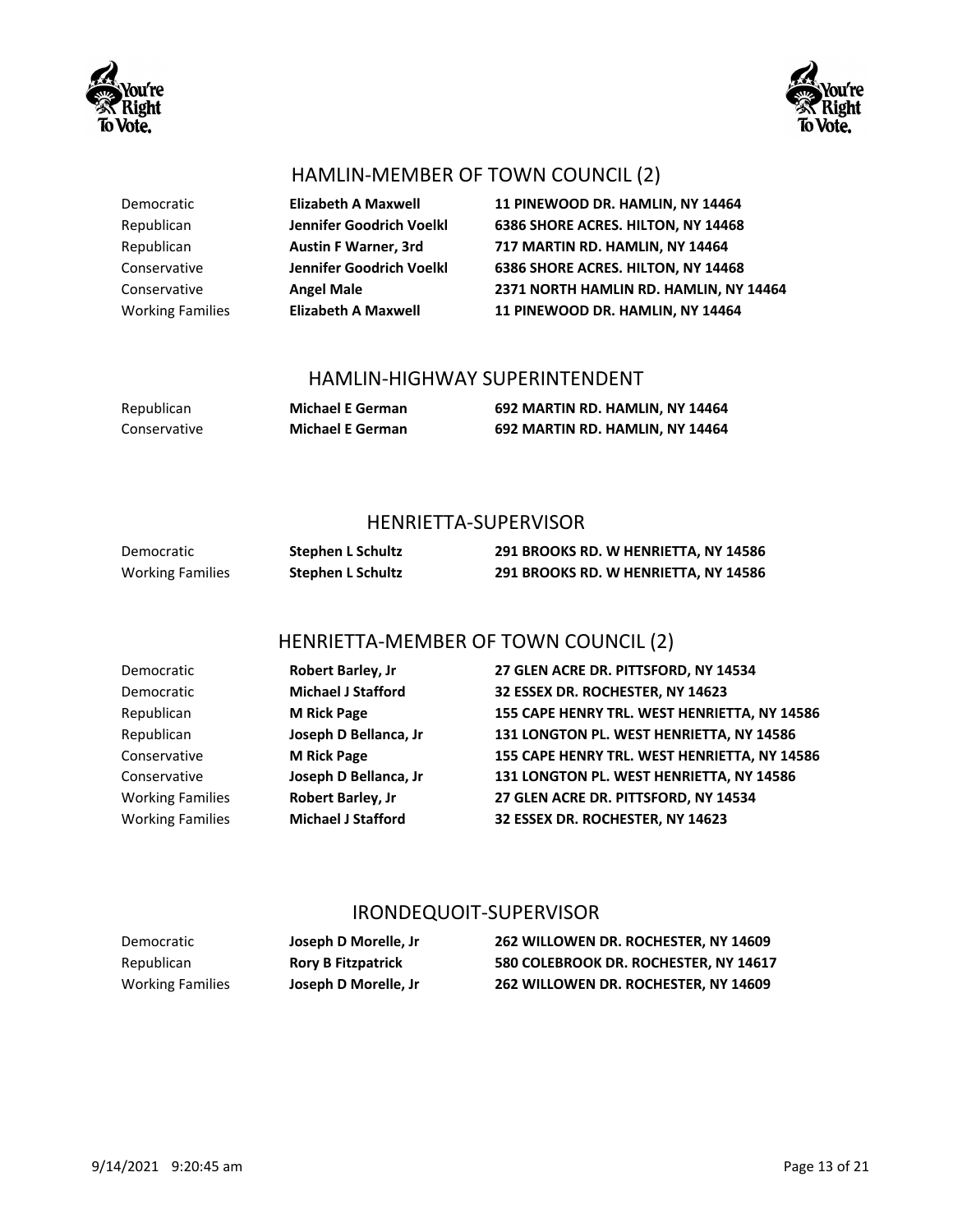



## IRONDEQUOIT-TOWN JUSTICE (2)

Democratic **Joseph J Valentino 160 HARVINGTON DR. ROCHESTER, NY 14617** Democratic **Jennifer Whitman DeVoe 180 THOMAS AVE. ROCHESTER, NY 14617** Conservative **Joseph J Valentino 160 HARVINGTON DR. ROCHESTER, NY 14617** Working Families **Joseph J Valentino 160 HARVINGTON DR. ROCHESTER, NY 14617**

## IRONDEQUOIT-MEMBER OF TOWN COUNCIL (2)

| Democratic              | <b>Kimie Romeo</b>     | 74 MONTAINE PARK. ROCHESTER, NY 14617 |
|-------------------------|------------------------|---------------------------------------|
| Democratic              | <b>Peter R Wehner</b>  | 161 NOB HL. ROCHESTER, NY 14617       |
| Republican              | <b>Andre J Smith</b>   | 2542 OAKVIEW DR. ROCHESTER, NY 14617  |
| Republican              | Vanessa Beato-Enriquez | 59 OSAGE ST. ROCHESTER, NY 14622      |
| Conservative            | <b>Andre J Smith</b>   | 2542 OAKVIEW DR. ROCHESTER, NY 14617  |
| Conservative            | Vanessa Beato-Enriquez | 59 OSAGE ST. ROCHESTER, NY 14622      |
| <b>Working Families</b> | <b>Kimie Romeo</b>     | 74 MONTAINE PARK. ROCHESTER, NY 14617 |

#### MENDON-SUPERVISOR

| Democratic   | Jeffery F Klein | 552 BOUGHTON HILL RD. HONEOYE FALLS, NY 14472 |
|--------------|-----------------|-----------------------------------------------|
| Republican   | John D Moffitt  | <b>46 ONTARIO ST. HONEOYE FALLS. NY 14472</b> |
| Conservative | John D Moffitt  | 46 ONTARIO ST. HONEOYE FALLS. NY 14472        |

#### MENDON-TOWN CLERK

| Republican   | <b>Michelle S Booth</b> | 34 GREENLEA RD. HONEOYE FALLS, NY 14472 |
|--------------|-------------------------|-----------------------------------------|
| Conservative | <b>Michelle S Booth</b> | 34 GREENLEA RD. HONEOYE FALLS, NY 14472 |

#### MENDON-TOWN JUSTICE

| Democratic              | Jon M Stern          | 65 STONEY LONESOME RD. HONEOYE FALLS, NY 14472 |
|-------------------------|----------------------|------------------------------------------------|
| Republican              | <b>Cara M Briggs</b> | 55 YORK ST. HONEOYE FALLS. NY 14472            |
| Conservative            | <b>Cara M Briggs</b> | 55 YORK ST. HONEOYE FALLS, NY 14472            |
| <b>Working Families</b> | <b>Cara M Briggs</b> | 55 YORK ST. HONEOYE FALLS, NY 14472            |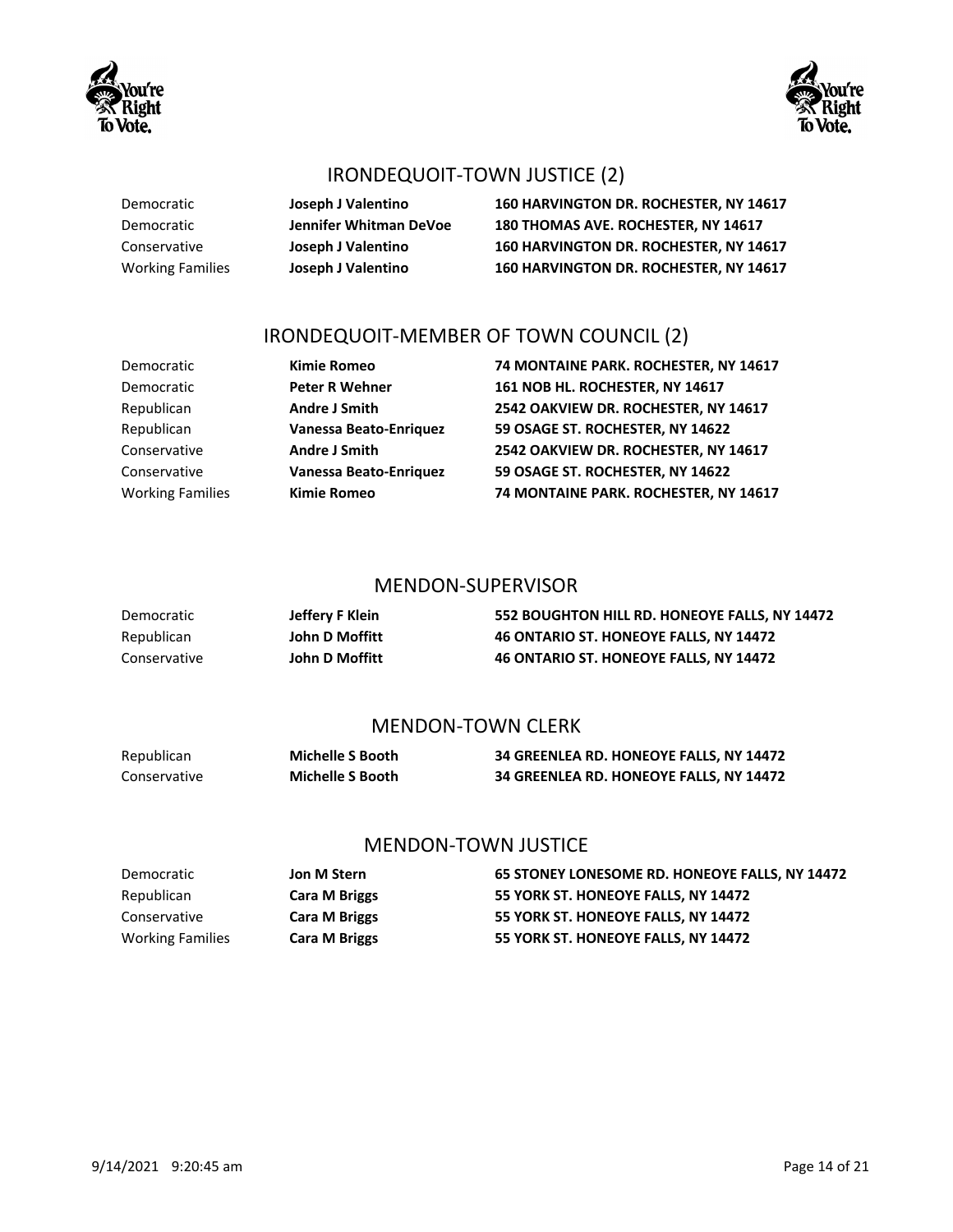



#### MENDON-MEMBER OF TOWN COUNCIL (2)

Democratic **Jeffrey R Clark 11 BOSWORTH FLD. MENDON, NY 14506** Democratic **David L Cook 3 HURLINGHAM DR. HONEOYE FALLS, NY 14472** Republican **Cynthia M Carroll 4 MENDONSHIRE DR. HONEOYE FALLS, NY 14472** Republican **Brent G Rosiek 987 MILE SQUARE RD. PITTSFORD, NY 14534** Conservative **Cynthia M Carroll 4 MENDONSHIRE DR. HONEOYE FALLS, NY 14472** Conservative **Brent G Rosiek 987 MILE SQUARE RD. PITTSFORD, NY 14534**

#### MENDON-HIGHWAY SUPERINTENDENT

Republican **Andrew G Caschetta 72 RUSH MENDON T L RD. HONEOYE FALLS, NY 14472** Conservative **Andrew G Caschetta 72 RUSH MENDON T L RD. HONEOYE FALLS, NY 14472**

#### OGDEN-SUPERVISOR

| Republican   | Michael T Zale        | 38 MAIDA DR. SPENCERPORT, NY 14559 |
|--------------|-----------------------|------------------------------------|
| Conservative | <b>Michael T Zale</b> | 38 MAIDA DR. SPENCERPORT, NY 14559 |

#### OGDEN-TOWN JUSTICE

| Republican   | David A Murante | 4375 CANAL RD. SPENCERPORT, NY 14559 |
|--------------|-----------------|--------------------------------------|
| Conservative | David A Murante | 4375 CANAL RD. SPENCERPORT, NY 14559 |

### OGDEN-MEMBER OF TOWN COUNCIL (2)

| Democratic   | <b>Crystal D Benjamin-Bafford</b> | 8 SHENANDOAH EAST. SPENCERPORT, NY 14559     |
|--------------|-----------------------------------|----------------------------------------------|
| Republican   | <b>Steven G Toms</b>              | 117 EAGLE FEATHER CIR. SPENCERPORT. NY 14559 |
| Republican   | Joshua M Hinman                   | 8 THISTLEWOOD LN. SPENCERPORT. NY 14559      |
| Conservative | <b>Steven G Toms</b>              | 117 EAGLE FEATHER CIR. SPENCERPORT. NY 14559 |
| Conservative | Joshua M Hinman                   | 8 THISTLEWOOD LN. SPENCERPORT. NY 14559      |

#### OGDEN-HIGHWAY SUPERINTENDENT

| Republican   | Dan Wolf | 12 SANDSTONE DR. SPENCERPORT, NY 14559        |
|--------------|----------|-----------------------------------------------|
| Conservative | Dan Wolf | <b>12 SANDSTONE DR. SPENCERPORT, NY 14559</b> |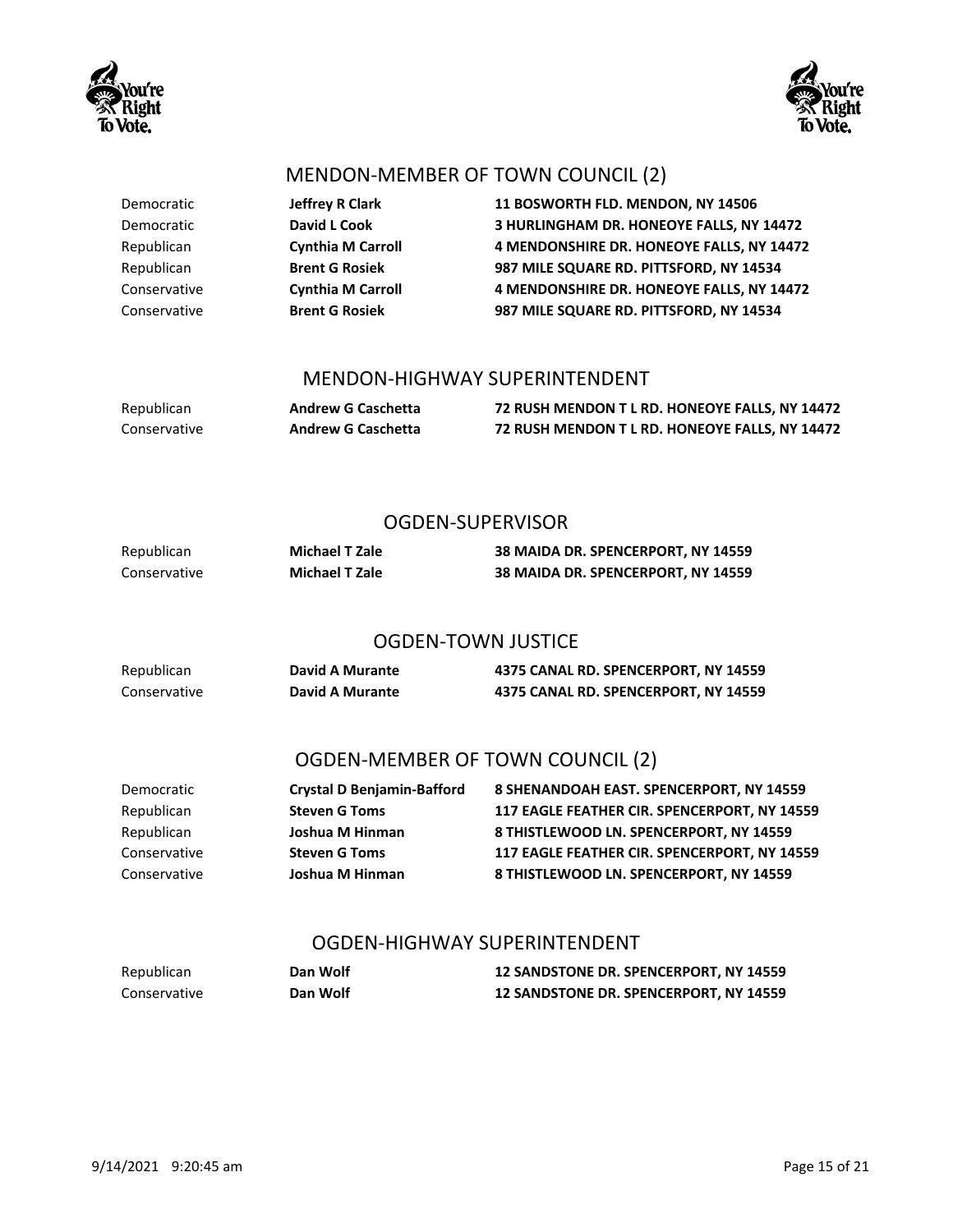



#### PARMA-SUPERVISOR

Republican **Jim Roose 196 PINE HILL RD. SPENCERPORT, NY 14559** Conservative **Jim Roose 196 PINE HILL RD. SPENCERPORT, NY 14559** PARMA-TOWN CLERK Republican **Carrie A Fracassi 1 SALMON RUN, APT C. HILTON, NY 14468** Conservative **Carrie A Fracassi 1 SALMON RUN, APT C. HILTON, NY 14468** PARMA-MEMBER OF TOWN COUNCIL (2) Republican **Tina M Brown 1584 PARMA CORNERS HILTON RD. SPENCERPORT, NY 14!** Republican **Linda M Judd 423 MOUL RD. HILTON, NY 14468** Conservative **Tina M Brown 1584 PARMA CORNERS HILTON RD. SPENCERPORT, NY 14559** Conservative **Linda M Judd 423 MOUL RD. HILTON, NY 14468** PARMA-HIGHWAY SUPERINTENDENT Republican **James R Christ, Jr 121 JAMES MOORE CIR. HILTON, NY 14468** Conservative **James R Christ, Jr 121 JAMES MOORE CIR. HILTON, NY 14468** PENFIELD-SUPERVISOR

| Republican   | <b>Marie E Cinti</b> | 8 SOUTH VILLAGE TRL. FAIRPORT, NY 14450 |
|--------------|----------------------|-----------------------------------------|
| Conservative | <b>Marie E Cinti</b> | 8 SOUTH VILLAGE TRL. FAIRPORT, NY 14450 |

#### PENFIELD-TOWN CLERK

Republican **Amy M Steklof 1842 BAIRD RD. PENFIELD, NY 14526** Conservative **Amy M Steklof 1842 BAIRD RD. PENFIELD, NY 14526**

#### PENFIELD-TOWN JUSTICE

| Republican   | James P Mulley, Jr | 44 COLTEN CT. WEBSTER, NY 14580 |
|--------------|--------------------|---------------------------------|
| Conservative | James P Mulley, Jr | 44 COLTEN CT. WEBSTER, NY 14580 |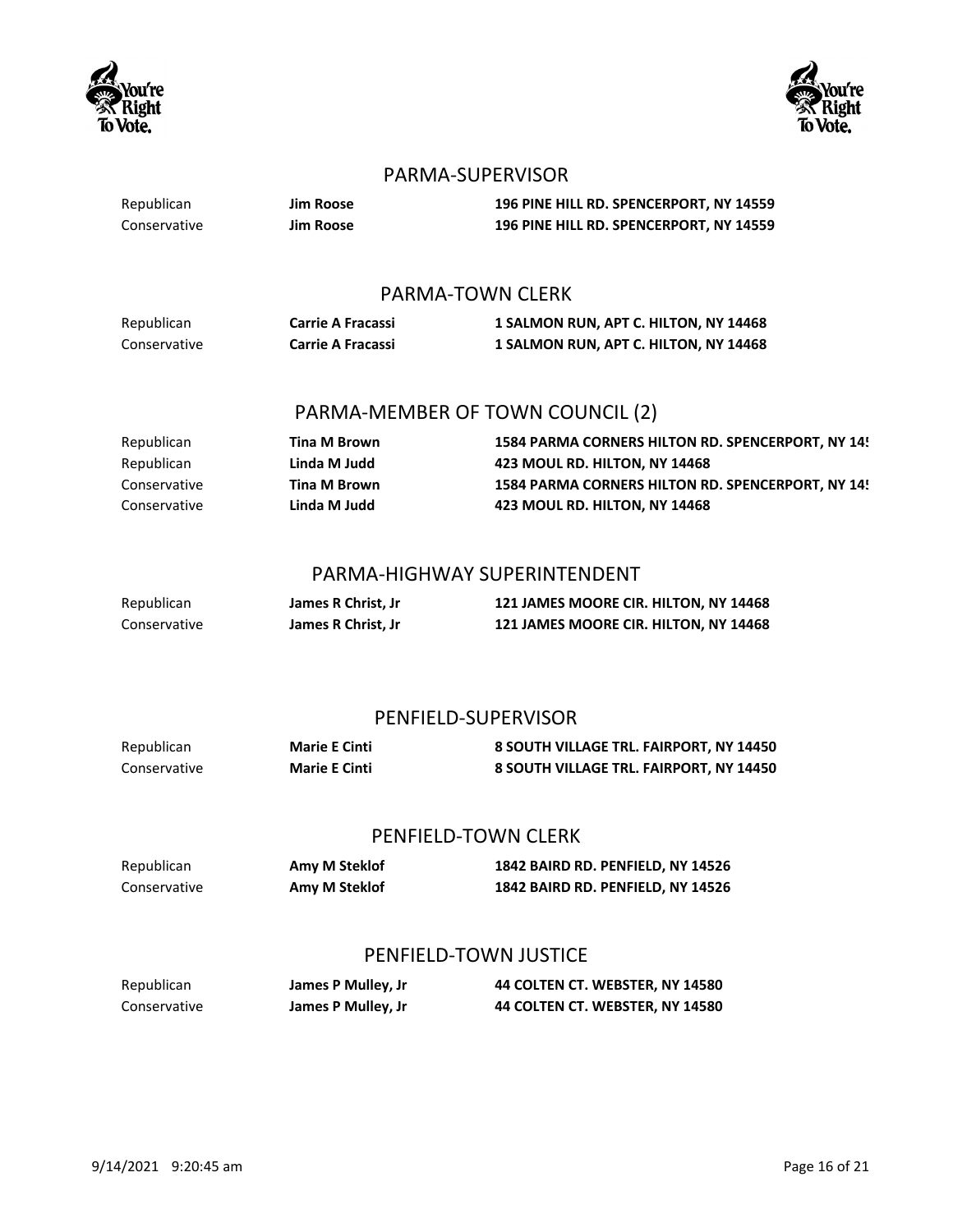



## PENFIELD-MEMBER OF TOWN COUNCIL (2)

Republican **Candace M Lee 2410 BROWNCROFT BLVD. ROCHESTER, NY 14625** Republican **Robert F Ockenden 199 HENDERSON DR. PENFIELD, NY 14526** Conservative **Candace M Lee 2410 BROWNCROFT BLVD. ROCHESTER, NY 14625** Conservative **Robert F Ockenden 199 HENDERSON DR. PENFIELD, NY 14526**

#### PERINTON-SUPERVISOR

| Republican   | Ciaran T Hanna | 126 BENT OAK TRL. FAIRPORT, NY 14450 |
|--------------|----------------|--------------------------------------|
| Conservative | Ciaran T Hanna | 126 BENT OAK TRL. FAIRPORT, NY 14450 |

#### PERINTON-TOWN CLERK

| Democratic              | <b>Susan E Boynton-Frykholm</b> | 116 MIDVALE DR. FAIRPORT. NY 14450 |
|-------------------------|---------------------------------|------------------------------------|
| Republican              | Jennifer A West                 | 2 CAYWOOD LN. FAIRPORT. NY 14450   |
| Conservative            | Jennifer A West                 | 2 CAYWOOD LN. FAIRPORT. NY 14450   |
| <b>Working Families</b> | <b>Susan E Boynton-Frykholm</b> | 116 MIDVALE DR. FAIRPORT. NY 14450 |

#### PERINTON-TOWN JUSTICE

| Democratic              | <b>Charles D Steinman</b> | 20 WHITE ALDER CIR. FAIRPORT. NY 14450  |
|-------------------------|---------------------------|-----------------------------------------|
| Republican              | <b>Avik K Ganguly</b>     | <b>3 WENLOCK RD. FAIRPORT. NY 14450</b> |
| Conservative            | <b>Avik K Ganguly</b>     | <b>3 WENLOCK RD. FAIRPORT. NY 14450</b> |
| <b>Working Families</b> | <b>Charles D Steinman</b> | 20 WHITE ALDER CIR. FAIRPORT. NY 14450  |

## PERINTON-MEMBER OF TOWN COUNCIL (2)

| Democratic              | Jeremy D Jordan           | 16 OLD POST RD. FAIRPORT, NY 14450  |
|-------------------------|---------------------------|-------------------------------------|
| Democratic              | <b>Steve A Flemming</b>   | 4 BRIDGEWOOD DR. FAIRPORT, NY 14450 |
| Republican              | <b>David P Belaskas</b>   | 8 TIMWAY CT. FAIRPORT, NY 14450     |
| Republican              | <b>Alexandra C Winner</b> | 23 AXEL RIM TRL. FAIRPORT, NY 14450 |
| Conservative            | <b>David P Belaskas</b>   | 8 TIMWAY CT. FAIRPORT, NY 14450     |
| Conservative            | <b>Alexandra C Winner</b> | 23 AXEL RIM TRL. FAIRPORT, NY 14450 |
| <b>Working Families</b> | Jeremy D Jordan           | 16 OLD POST RD. FAIRPORT, NY 14450  |
| <b>Working Families</b> | <b>Steve A Flemming</b>   | 4 BRIDGEWOOD DR. FAIRPORT, NY 14450 |
|                         |                           |                                     |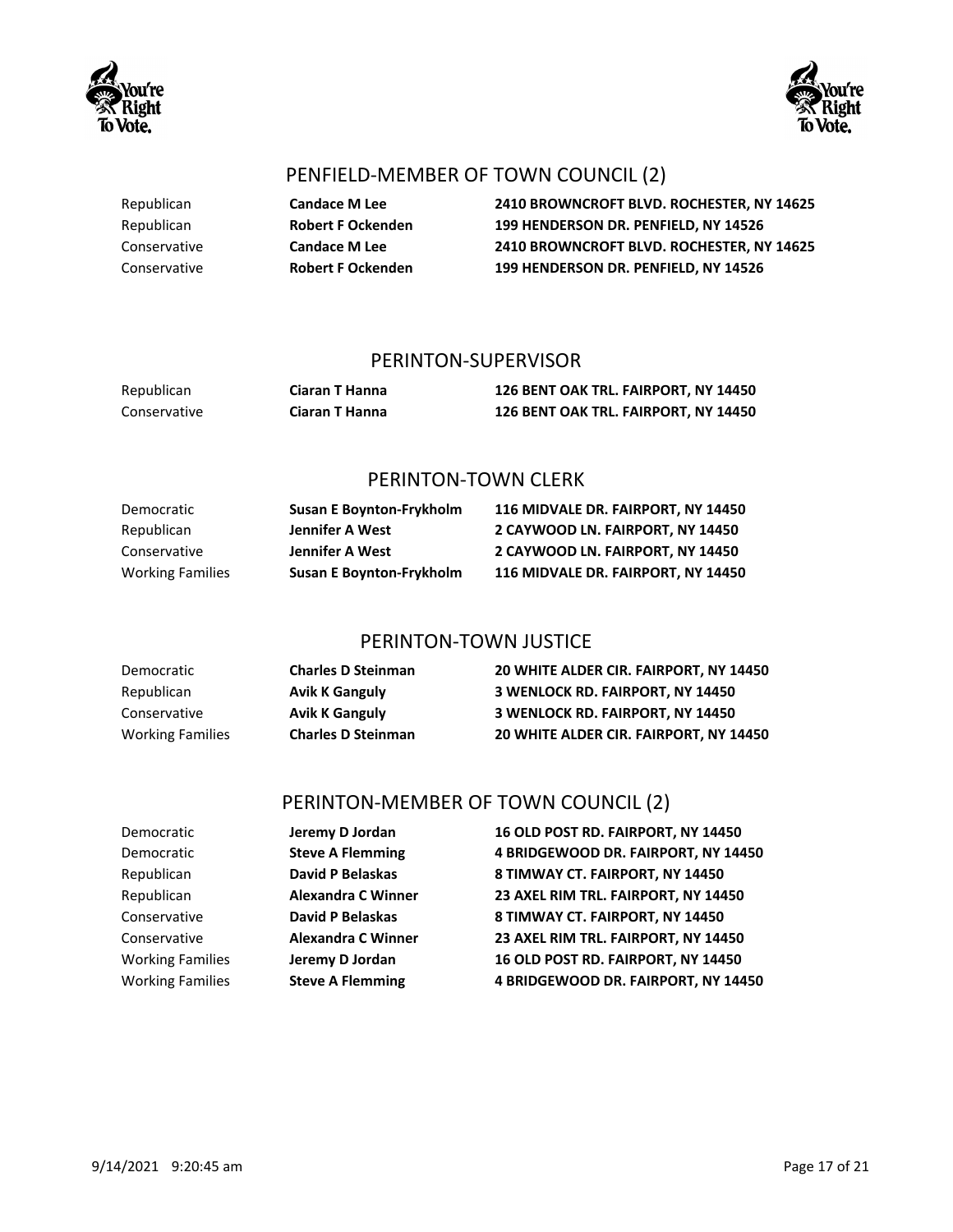#### PITTSFORD-SUPERVISOR

Democratic **Kendra R Evans 66 MEADOW COVE RD. PITTSFORD, NY 14534** Republican **William A Smith 52 WASHINGTON RD. PITTSFORD, NY 14534** Conservative **William A Smith 52 WASHINGTON RD. PITTSFORD, NY 14534** Working Families **Kendra R Evans 66 MEADOW COVE RD. PITTSFORD, NY 14534**

## PITTSFORD-TOWN JUSTICE

| Democratic              | <b>Scott M Green</b> | <b>10 BARRINGTON HLS. PITTSFORD. NY 14534</b> |
|-------------------------|----------------------|-----------------------------------------------|
| Republican              | John E Bernacki. Jr  | 66 WOOD CREEK DR. PITTSFORD. NY 14534         |
| Conservative            | John E Bernacki. Jr  | 66 WOOD CREEK DR. PITTSFORD. NY 14534         |
| <b>Working Families</b> | John E Bernacki. Jr  | 66 WOOD CREEK DR. PITTSFORD. NY 14534         |

## PITTSFORD-MEMBER OF TOWN COUNCIL (2)

| Democratic              | <b>Pearl MC Brunt</b>       | 569 MARSH RD. PITTSFORD, NY 14534        |
|-------------------------|-----------------------------|------------------------------------------|
| Democratic              | <b>Stephanie M Townsend</b> | 630 ALLENS CREEK RD. ROCHESTER, NY 14618 |
| Republican              | <b>Kim Taylor</b>           | 6 GREY FAWN. PITTSFORD, NY 14534         |
| Republican              | <b>Alexe M Dunham</b>       | 77 DEER CREEK RD. PITTSFORD, NY 14534    |
| Conservative            | <b>Kim Taylor</b>           | 6 GREY FAWN. PITTSFORD, NY 14534         |
| Conservative            | <b>Alexe M Dunham</b>       | 77 DEER CREEK RD. PITTSFORD, NY 14534    |
| <b>Working Families</b> | <b>Pearl MC Brunt</b>       | 569 MARSH RD. PITTSFORD, NY 14534        |
| <b>Working Families</b> | <b>Stephanie M Townsend</b> | 630 ALLENS CREEK RD. ROCHESTER, NY 14618 |

#### RIGA-SUPERVISOR

| Republican   | <b>Brad O'Brocta</b> | 434 KENDALL RD. CHURCHVILLE, NY 14428 |
|--------------|----------------------|---------------------------------------|
| Conservative | <b>Brad O'Brocta</b> | 434 KENDALL RD. CHURCHVILLE, NY 14428 |

#### RIGA-TOWN CLERK

| Republican   | Kimberly A Pape | 5839 CHILI RIGA CENTER RD, APT J 141. CHURCHVILLE, NY |
|--------------|-----------------|-------------------------------------------------------|
| Conservative | Kimberly A Pape | 5839 CHILI RIGA CENTER RD, APT J 141. CHURCHVILLE, NY |



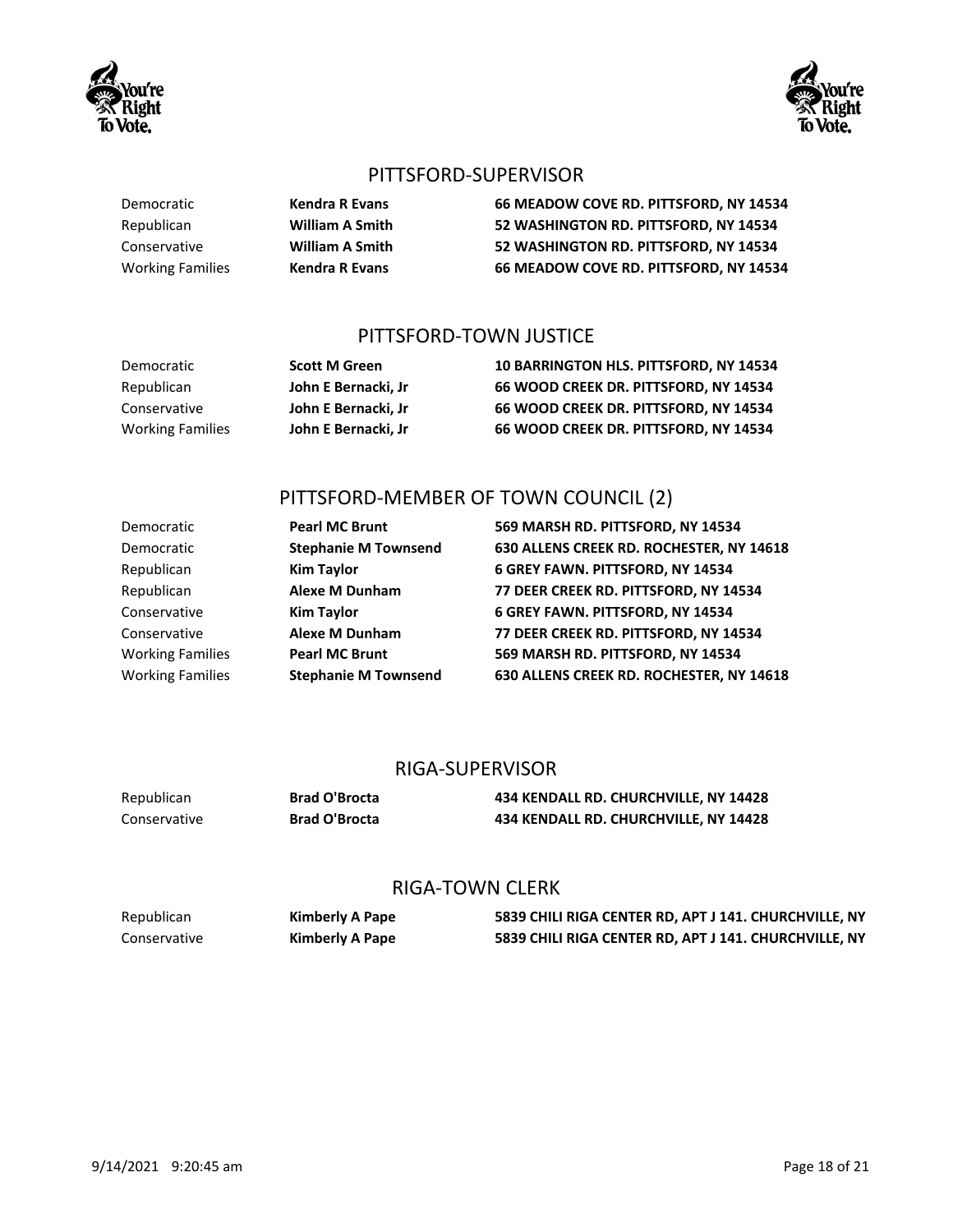

Republican **James M Fodge 6429 BUFFALO RD. CHURCHVILLE, NY 14428** Republican **Deborah S Campanella 814 ROBERTSON RD. CHURCHVILLE, NY 14428** Conservative **James M Fodge 6429 BUFFALO RD. CHURCHVILLE, NY 14428** Conservative **Deborah S Campanella 814 ROBERTSON RD. CHURCHVILLE, NY 14428**

### RIGA-HIGHWAY SUPERINTENDENT

| Republican   | David L Smith | 28 PARNELL DR. CHURCHVILLE, NY 14428 |
|--------------|---------------|--------------------------------------|
| Conservative | David L Smith | 28 PARNELL DR. CHURCHVILLE, NY 14428 |

#### RUSH-SUPERVISOR

| Democratic    | <b>Gerry Kusse</b>         | 55 ROTZEL RD. RUSH. NY 14543  |
|---------------|----------------------------|-------------------------------|
| Republican    | <b>Phyllis P Wickerham</b> | 105 BIONDO CT. RUSH, NY 14543 |
| Conservative  | <b>Phyllis P Wickerham</b> | 105 BIONDO CT. RUSH, NY 14543 |
| Rush Hometown | <b>Gerry Kusse</b>         | 55 ROTZEL RD. RUSH. NY 14543  |

## RUSH-MEMBER OF TOWN COUNCIL (2)

| Democratic    | Jeanne E Morelli        | 535 FIVE POINTS RD. RUSH, NY 14543                  |
|---------------|-------------------------|-----------------------------------------------------|
| Democratic    | Daniel J Chase          | 20 GILBERT MILL WILKNSN RD. HONEOYE FALLS, NY 14472 |
| Republican    | <b>James Kolb</b>       | 1254 SCOTTSVILLE-RUSH RD. RUSH, NY 14543            |
| Republican    | Daniel J Chase          | 20 GILBERT MILL WILKNSN RD. HONEOYE FALLS, NY 14472 |
| Conservative  | <b>Ryan M Lang</b>      | 24 BOULDER CREEK DR. RUSH, NY 14543                 |
| Conservative  | <b>James Kolb</b>       | 1254 SCOTTSVILLE-RUSH RD. RUSH, NY 14543            |
| Rush Hometown | <b>Jeanne E Morelli</b> | 535 FIVE POINTS RD. RUSH, NY 14543                  |
| Rush Hometown | Daniel J Chase          | 20 GILBERT MILL WILKNSN RD. HONEOYE FALLS, NY 14472 |

#### SWEDEN-SUPERVISOR

| Republican   | Kevin Johnson | 55 TALAMORA TRL. BROCKPORT, NY 14420 |
|--------------|---------------|--------------------------------------|
| Conservative | Kevin Johnson | 55 TALAMORA TRL. BROCKPORT, NY 14420 |

#### SWEDEN-TOWN CLERK

| Republican   |  |
|--------------|--|
| Conservative |  |

Republican **Karen M Sweeting 20 HIGH VIEW CIR. BROCKPORT, NY 14420** Karen M Sweeting **20 HIGH VIEW CIR. BROCKPORT, NY 14420** 



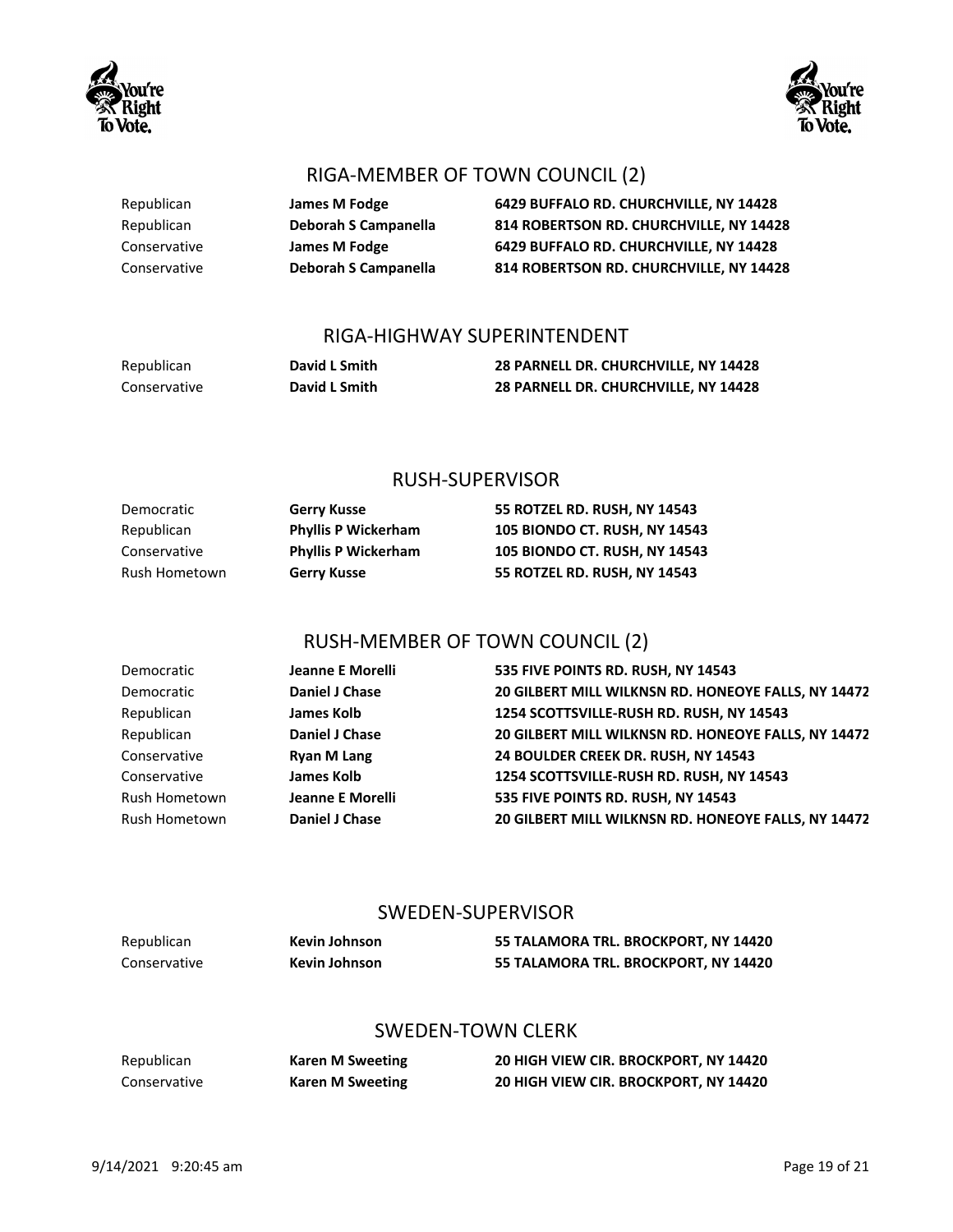



#### SWEDEN-TOWN JUSTICE

Democratic **Jessica A Diaz 412 ELLIS DR. BROCKPORT, NY 14420** Republican **Anthony S Perry 774 SHUMWAY RD. BROCKPORT, NY 14420** Conservative **Anthony S Perry 774 SHUMWAY RD. BROCKPORT, NY 14420**

### SWEDEN-MEMBER OF TOWN COUNCIL (2)

Democratic **Karen P LoBracco 48 ADAMS ST. BROCKPORT, NY 14420** Republican **Gary J Sullivan 2 HICKORY WAY. BROCKPORT, NY 14420** Republican **Patricia Hayles 10 HICKORY WAY. BROCKPORT, NY 14420** Conservative **Gary J Sullivan 2 HICKORY WAY. BROCKPORT, NY 14420** Conservative **Patricia Hayles 10 HICKORY WAY. BROCKPORT, NY 14420**

#### WEBSTER-SUPERVISOR

| Democratic              | Danielle M Palermo-Jimenez | 1448 N CHIGWELL LN. WEBSTER. NY 14580  |
|-------------------------|----------------------------|----------------------------------------|
| Republican              | <b>Tom Flaherty</b>        | 1244 STOCKBRIDGE RD. WEBSTER, NY 14580 |
| Conservative            | <b>Tom Flaherty</b>        | 1244 STOCKBRIDGE RD. WEBSTER. NY 14580 |
| <b>Working Families</b> | Danielle M Palermo-Jimenez | 1448 N CHIGWELL LN. WEBSTER. NY 14580  |

#### WEBSTER-TOWN JUSTICE

| Democratic   | Jeffrey L Taylor        | 790 TINKER TAVERN RD. WEBSTER, NY 14580 |
|--------------|-------------------------|-----------------------------------------|
| Republican   | <b>Thomas J Disalvo</b> | 795 SOMERSET DR. WEBSTER. NY 14580      |
| Conservative | Thomas J Disalvo        | 795 SOMERSET DR. WEBSTER. NY 14580      |

#### WEBSTER-MEMBER OF TOWN COUNCIL (2)

| Democratic              | Sid Bahl               | 1467 CHERRY BLOSSOM LN. WEBSTER, NY 14580 |
|-------------------------|------------------------|-------------------------------------------|
| Democratic              | <b>Ashley A Teague</b> | 982 GARDEN LN. WEBSTER, NY 14580          |
| Republican              | <b>Ginny Nguyen</b>    | 1861 RIDGE RD. WEBSTER, NY 14580          |
| Republican              | Patricia T Cataldi     | 33 DUNNING AVE. WEBSTER, NY 14580         |
| Conservative            | <b>Ginny Nguyen</b>    | 1861 RIDGE RD. WEBSTER, NY 14580          |
| Conservative            | Patricia T Cataldi     | 33 DUNNING AVE. WEBSTER, NY 14580         |
| <b>Working Families</b> | <b>Ashley A Teague</b> | 982 GARDEN LN. WEBSTER, NY 14580          |
|                         |                        |                                           |